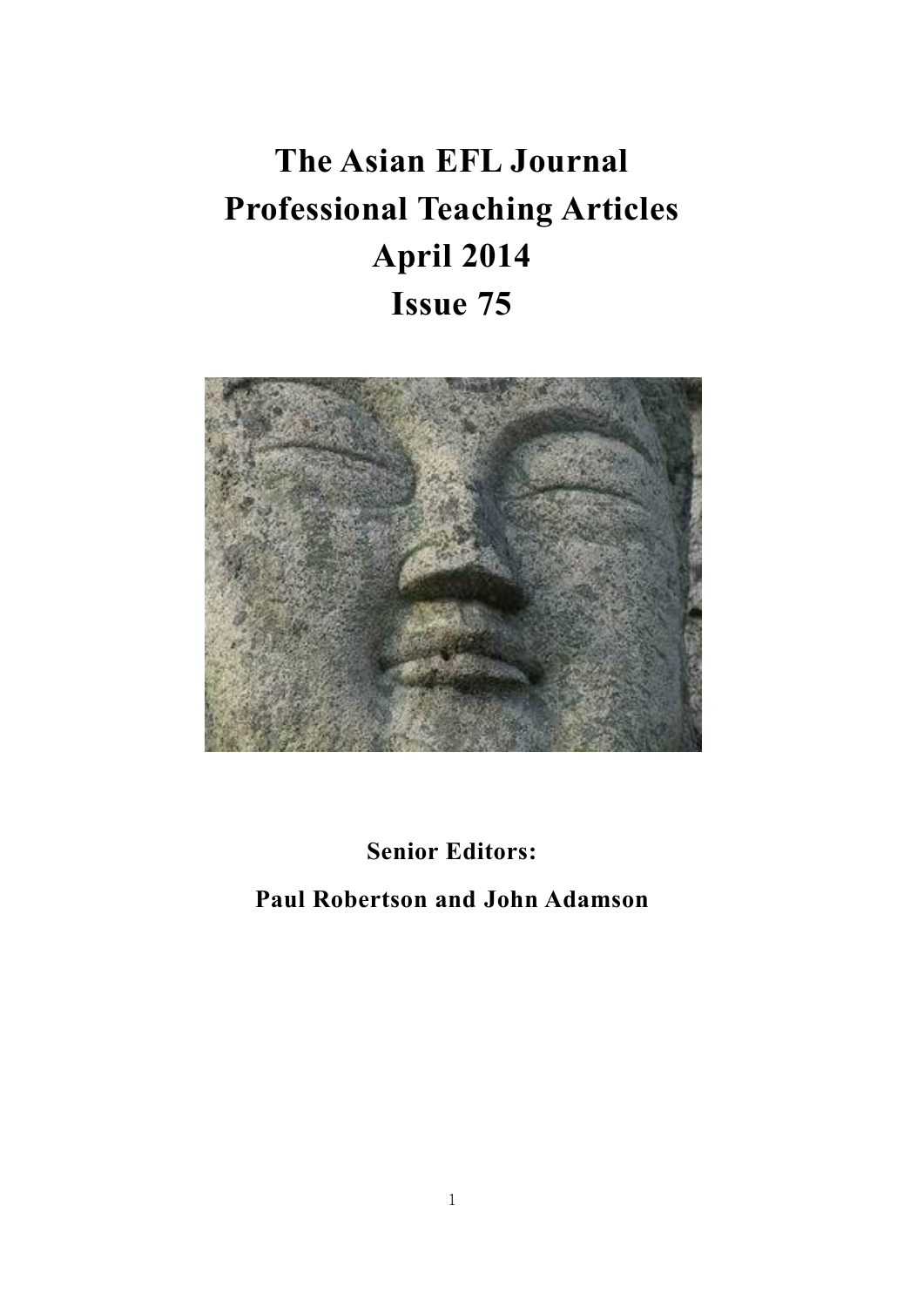

The EFL Professional's Written Forum

Published by the Asian EFL Journal Press [http://www.asian-efl-journal.com](http://www.asian-efl-journal.com/)

©Asian EFL Journal Press 2014

This book is in copyright. Subject to statutory exception no reproduction of any part may take place without the written permission of the Asian EFL Journal Press.

#### **No unauthorized photocopying**

All rights reserved. No part of this book may be reproduced, stored in a retrieval system or transmitted in any form or by any means, electronic, mechanical, photocopying or otherwise, without the prior written permission of the Asian EFL Journal. editor@asian-efl-journal.com

Publisher: Dr. Paul Robertson Chief Editor: Dr. John Adamson Senior Production Editor: Dr. Bonifacio T. Cunanan

ISSN 1738-1460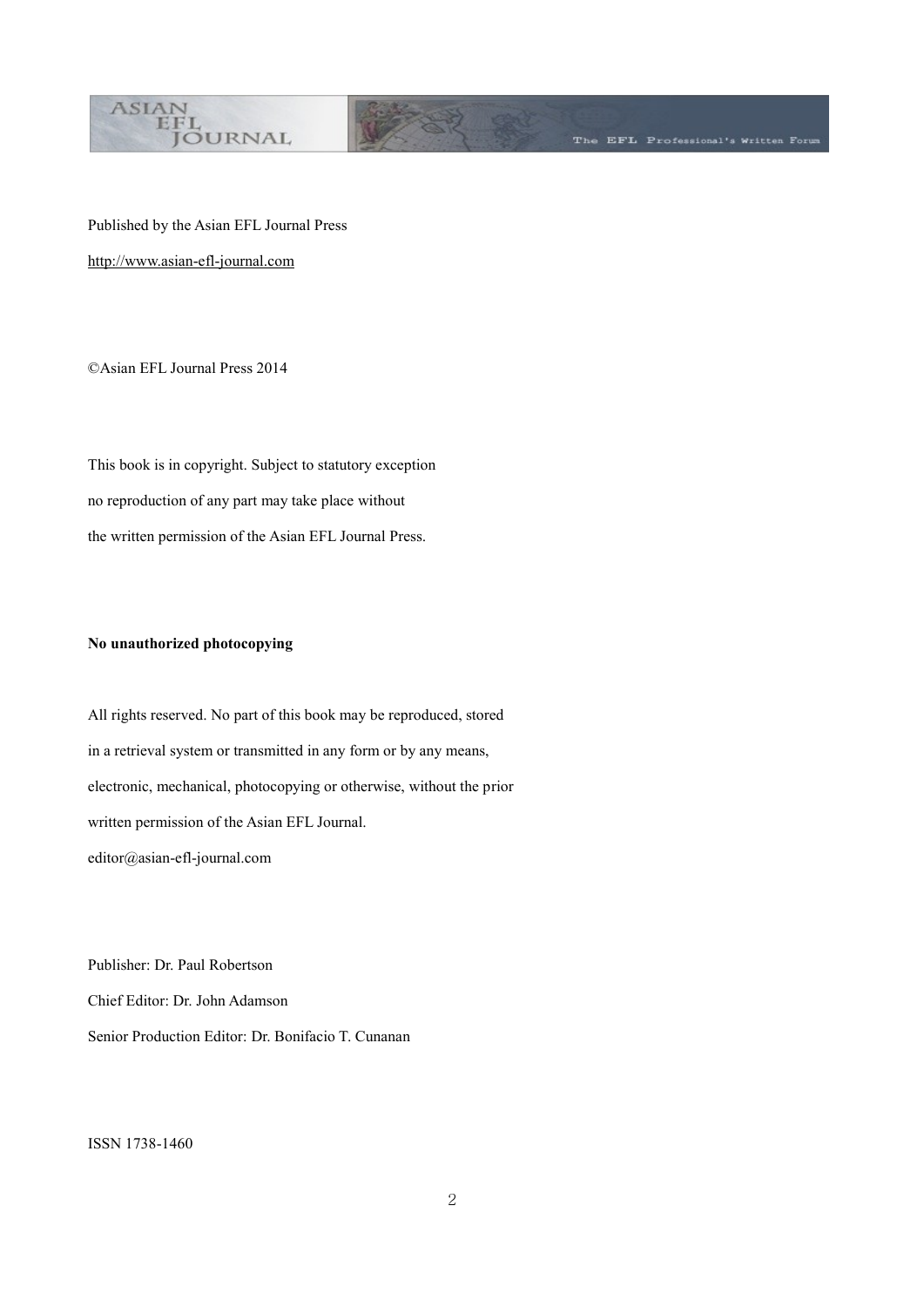

# **Table of Contents**

|--|--|

*Japanese high school EFL learners' perceptions of strategies for preventing demotivation*

**2. Huw Jarvis** ………………………………………………………………………….. 21-35

 *Digital residents: Practices and perceptions of non native speakers*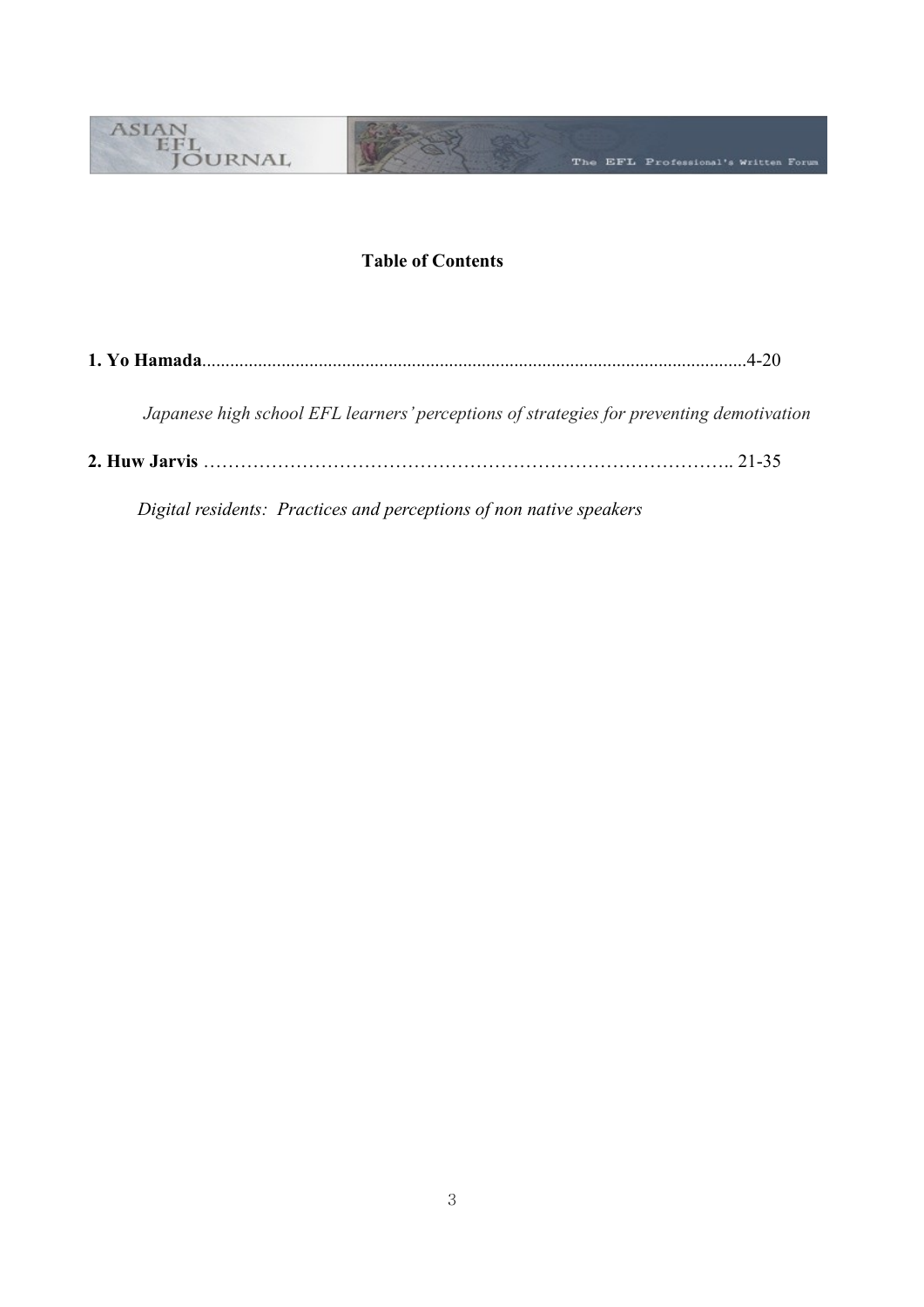# **Japanese high school EFL learners' perceptions of strategies for preventing**

The EFL Professional's Written Form

### **demotivation**

#### **Yo Hamada**

#### **Akita University, Japan**

[yhamada@gipc.akita-u.ac.jp](mailto:yhamada@gipc.akita-u.ac.jp)

**Bioprofile:** Yo Hamada is an assistant professor at Akita University. He holds a Master's degree in TESOL from Temple University and a doctoral degree in Education from Hiroshima University. His principal research interest concerns incorporating theories into classroom teaching practice, particularly in the areas of demotivation, and listening.

#### **Abstract**

**ASIAN** EFL

**JÖURNAL** 

In recent decades, academic work has examined motivation to learn English among speakers of foreign languages, reasons for demotivation that might exist among them, and strategies for motivating them; however, concrete strategies for avoiding demotivation among English as a foreign language (EFL) students have not yet been considered in detail. To rectify this, the present study addresses the following question: Which strategies do EFL learners believe are more and less effective in preventing demotivation? The participants in this study were 336 Japanese high school students, each of whom completed 41 questions on their beliefs regarding the effectiveness of various strategies for preventing demotivation on a six-point Likert-type scale. Factor analysis of responses identified five primary factors (teachers' sensitivity, students' feelings, English usage, traditional teaching style, and goal orientation) in preventing demotivation.

**Key words:** demotivation, motivational strategies, prevention, high school students, Japanese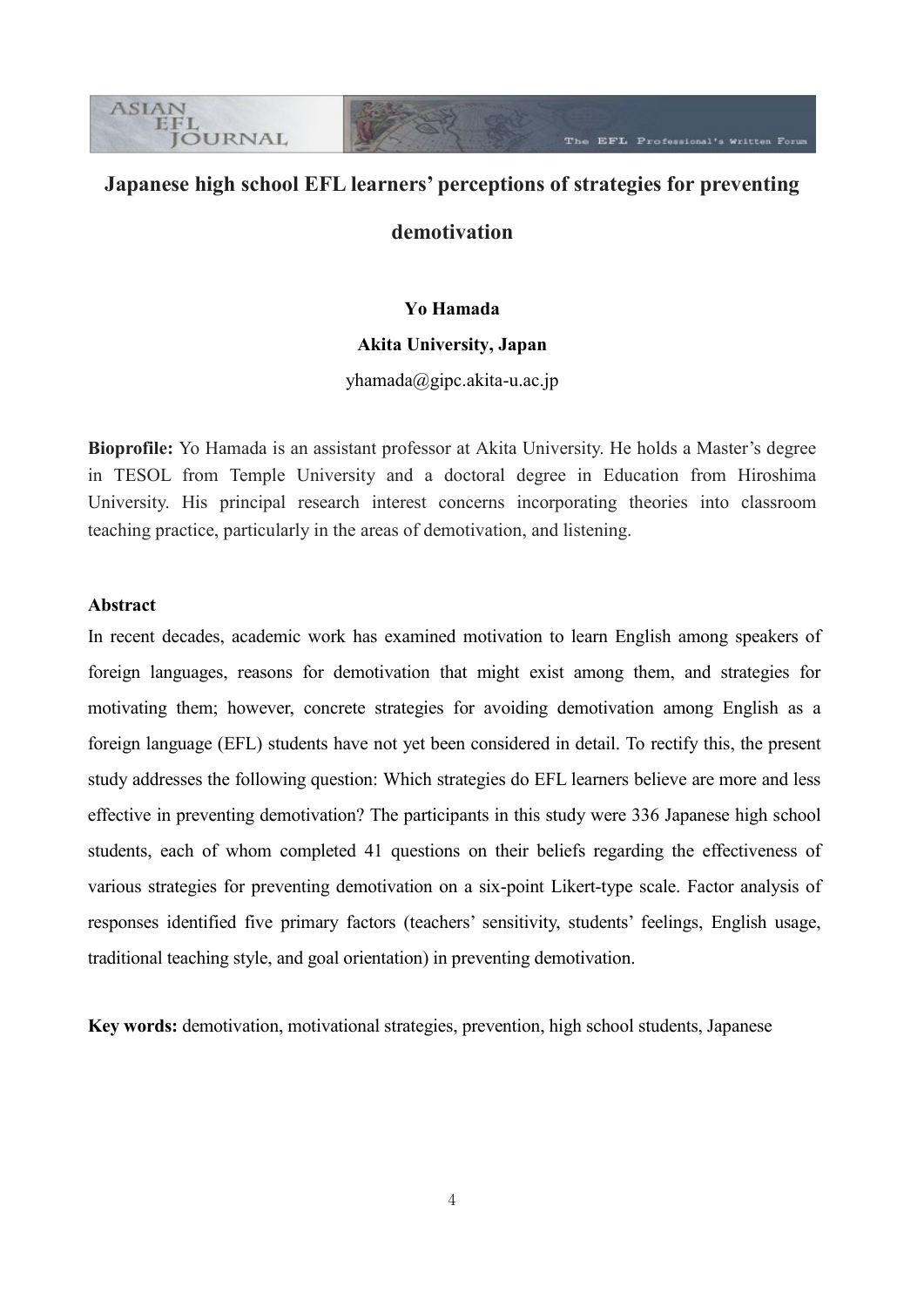#### **Introduction**

Researchers on language learning have long focused on learner motivation; however, it is becoming increasingly understood that demotivation requires equal attention, and the study of demotivation in language learning contexts has consequently expanded in recent years. Japanese scholars in particular have been leading demotivation research, from theoretical perspectives rooted in the work of Dörnyei (e.g., 1998, as cited in Dörnyei & Ushioda, 2011), and the quantity of Japanese research into demotivation has continued to steadily increase. Although empirical data on second language (L2) demotivation remains limited, the past decade has produced several significant findings regarding its causes (Arai, 2004; Falout & Maruyama, 2004; Tsuchiya, 2004a, 2004b; Falout et al., 2009; Kikuchi & Sakai, 2009; Sakai & Kikuchi, 2009), and it is important to explore how these findings might potentially be applied to the development of practical strategies for classroom teaching. With this goal in mind, the present study aims to examine learners' perceptions of strategies to prevent demotivation.

#### **Literature Review**

#### *Demotivation and demotivators*

Is demotivation the opposite of motivation? Demotivation has been said to be the "dark side" of motivation (Dörnyei & Ushioda, 2011, p.138). A learner who has lost enthusiasm for learning English because of, for example, a teacher's incompetence, a common demotivator (Kikuchi & Sakai, 2009), may still continue studying the language due to the high demand for English language skills in society. In such cases, the learner suffers from a demotivating effect caused by the teacher but still remains motivated to study.

This study defines demotivators as factors—both internal and external—that reduce learners' motivation to study (Sakai & Kikuchi, 2009). These factors are likely to be interrelated.

#### *Types of research on demotivation*

Research on demotivation in the L2 context started with Dörnyei (1998), who explored demotivation among 50 secondary school students in Budapest. The topic has captured attention in Asia as well, where several studies have been conducted in various countries (Tran & Richard, 2007; Zhang, 2007; Rahman, Jumani, & Basit, 2010); studies on demotivation have flourished in Japan in particular. They generally fall into four categories: (1) exploration of demotivating factors (Kikuchi, 2009; Kikuchi & Sakai, 2009; Sakai & Kikuchi, 2009); (2) examination of how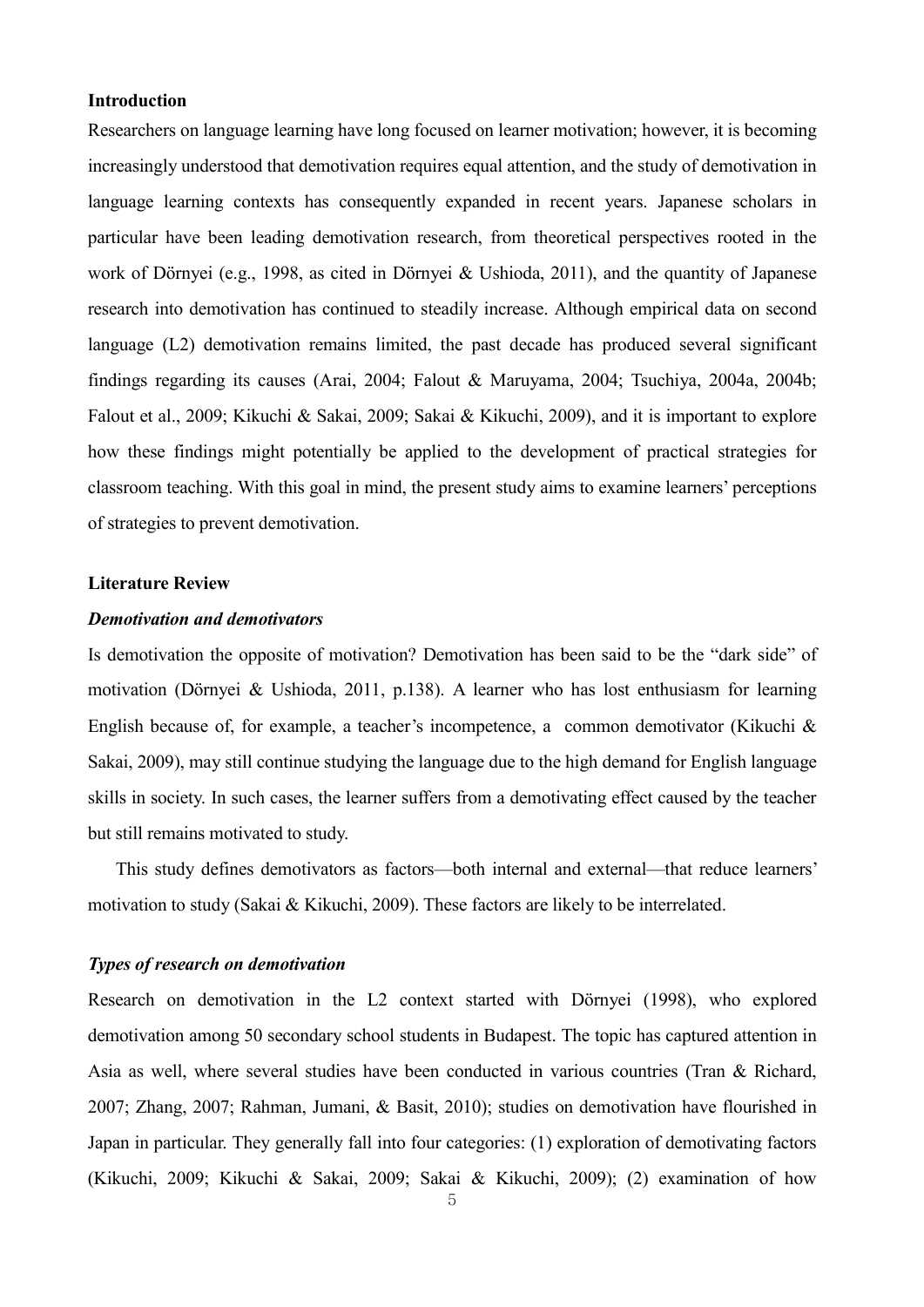demotivating factors are related to other learning variables (Falout, Elwood, & Hood, 2009); (3) investigation of differences between demotivators affecting learners with greater and lesser proficiency, respectively (Tsuchiya, 2006); and (4) comparison of demotivators between high school and university contexts (Hamada, 2011). Recent findings on the causes of demotivation in Japanese contexts are summarized in Table 1. Each of the studies referred to has used different information-collection instruments, because no highly reliable and widely recognized set of questions for collecting data on this topic yet exists in the field of research on demotivation, as opposed to motivation, and also because the participants' backgrounds are different from study to study. Thus, at this point, an important task for acquiring more reliable results is creating questions that fit the situation of the participants in a given study.

#### Research Participants Methods Demotivating factors Arai (2004) 33proficient University English majors Open-ended questionnaire ・Teachers ・Class content ・Classmates Falout and Maruyama (2004) 164 not high proficient university science majors 49-item questionnaire ・Higher proficiency learners: self-confidence ・ Lower proficiency learners: negative attitudes towards English Tsuchiya (2004a, 2004b) 204 not proficient university engineering majors 253mixed proficient university English majors and International relations 26-item questionnaire ・Sense of English uselessness ・Sense of incompetence ・Little admiration ・Inconsistent studying way ・Sense of discouragement. ・Lack of acceptance Falout, et al. (2009) 900 university students 52-item questionnaire ・Teacher immediacy ・Grammar-translation ・Avoidance ・Self-denigration ・Value ・Course level ・Self-confidence Kikuchi and Sakai (2009) 112 motivated and proficient university freshmen 35-item questionnaire ・Course books ・Inadequate school facilities ・Test scores ・Non-communicative methods ・Teacher's competence and teaching style Sakai and Kikuchi (2009) 565 high school students 35-item questionnaire ・Learning content and materials ・Teachers' competence and teaching styles ・Inadequate school facilities ・Lack of intrinsic motivation ・Test scores

#### *Primary Studies on Demotivators Affecting Japanese Students from 2004-2009*

#### *Motivational strategies*

Table 1

Practical strategies for preventing demotivation have been less often examined than demotivational factors; however, some studies in the field of motivation have investigated how the findings can be applied to classroom teaching practice.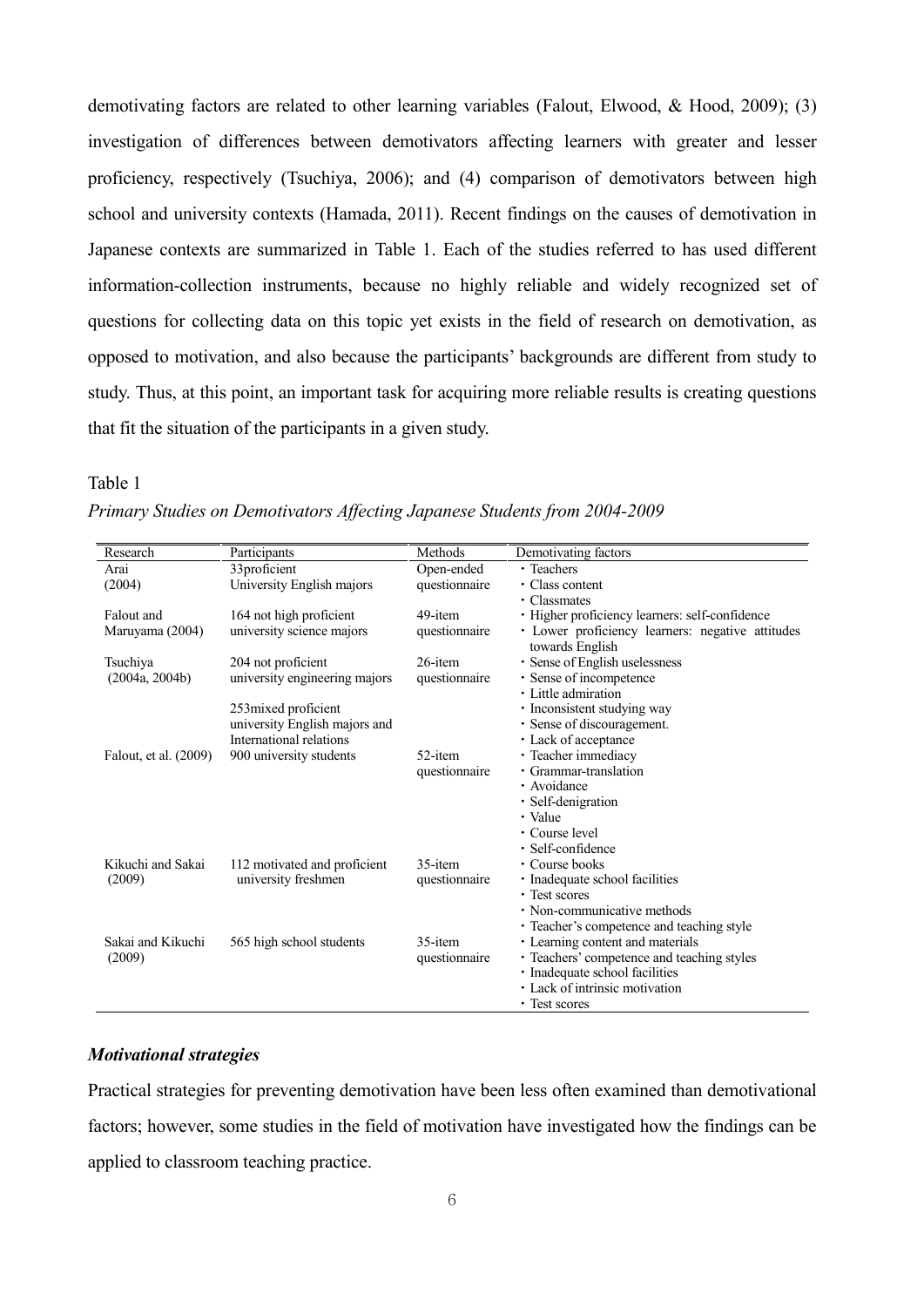Dörnyei (2001) first proposed the concept of motivational strategies, "techniques that promote the individual's goal-related behavior" (p.28). He insisted on a framework for motivational teaching practice that encompasses the following processes: creating the basic motivational conditions, generating initial motivation, maintaining and protecting motivation, and encouraging positive retrospective self-evaluation. He then categorized motivational strategies on the basis of four characteristics: internal structure, trouble-shooting guide, motivational concepts, and the main types of teacher behavior.

In all, Dörnyei (2001) provided 102 motivational strategies; Sugita and Takeuchi (2010) designed an experiment to examine their effectiveness in the Japanese EFL context. These 102 strategies were evaluated for appropriateness for lower secondary school use by 124 EFL teachers, and the top 15 were selected for the study. Sugita and Takeuchi found that only four of the 15 motivational strategies were positively correlated with student motivation, and that the effectiveness of some strategies varied by the English proficiency of the student. This study shows the difficulty of applying theory into practice.

Cheng and Dörnyei (2007), also based on Dörnyei (2001), investigated the degree of importance attached by teachers in Taiwan to various motivational strategies and how often they implemented such strategies in their teaching practice. The authors administered a 48-item questionnaire to 387 English language teachers of various backgrounds and identified 10 motivational macro strategies as follows: (1) set a personal example with your own behavior; (2) recognize students' efforts and celebrate their success; (3) promote learners' self-confidence; (4) create a pleasant and relaxed atmosphere in the classroom; (5) present tasks properly; (6) increase learners' goal-orientation; (7) make learning tasks stimulating; (8) familiarize learners with L2-related values; (9) promote group cohesiveness and set group norms; and (10) promote learner autonomy.

Shinohara (2009) revised Dörnyei (2001) and Cheng and Dörnyei (2007) to identify the degree of importance of various motivational strategies for Japanese high school teachers, and the relationships between the teachers' perception of the importance of the strategies and their actual strategy use. Shinohara administered a 61-item questionnaire to 762 English language teachers in junior and senior high schools across Japan. The strategy teachers considered most important was appropriate behaviors, followed by appropriate demonstration of activities, enhancement of learners' self-confidence, interestingness of activities, and support to help learners formulate an individual learning style. The teachers most frequently engaged in appropriate behavior, followed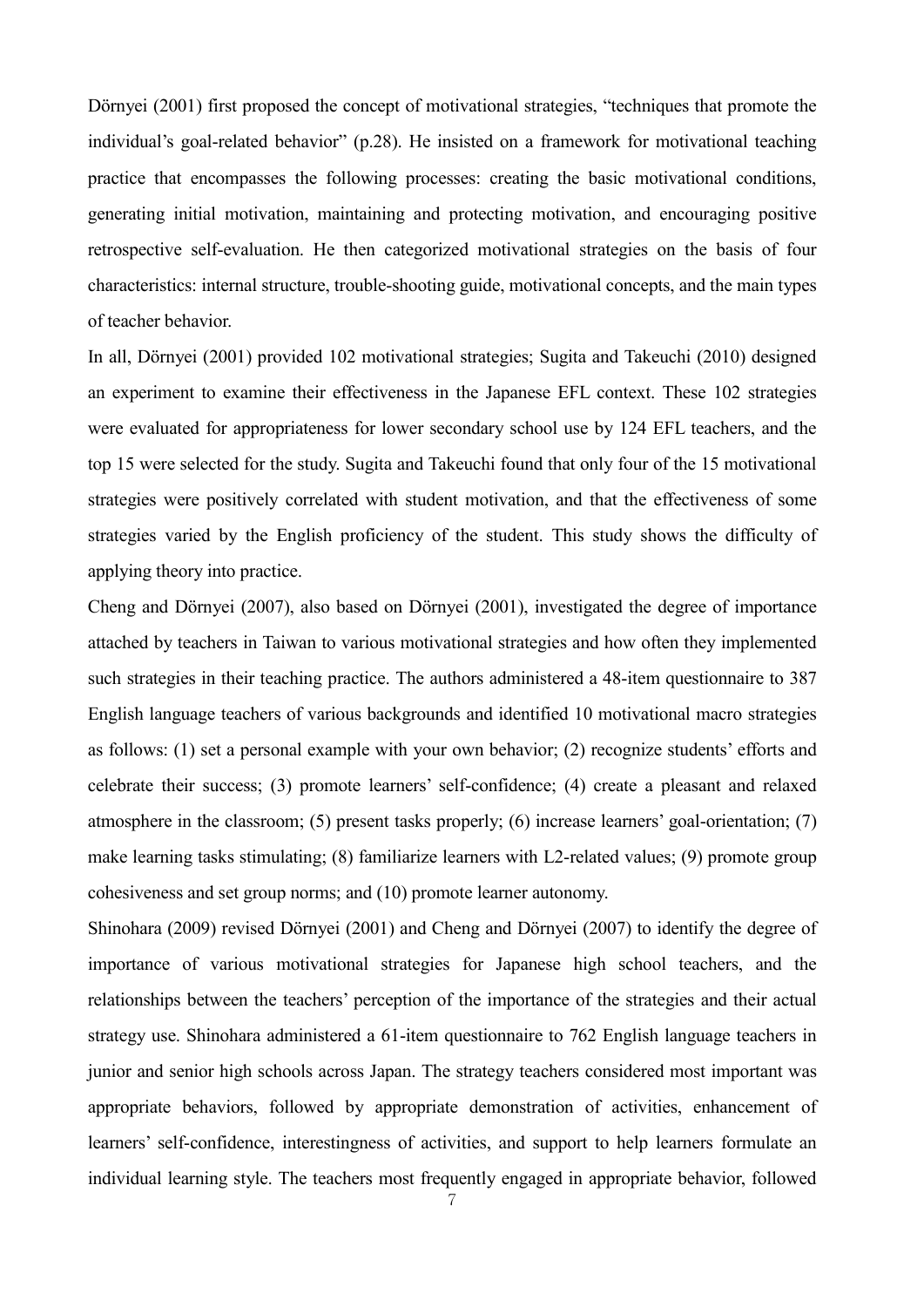by support to help learning formulate an individual learning style, enhancement of learners' selfconfidence, appropriate demonstration of activities, and admiration of learners' efforts.

 As Cheng and Dörnyei (2007) claimed, mainstream research on motivation is concerned with identifying and analyzing motives and validating motivational theories. The accumulated studies on motivation over years have not satisfactorily engaged with the question of practical application. When it comes to demotivation, the empirical study to prevent demotivation has not started, to the author's knowledge.

#### *Limitations and the purpose of this study*

Although demotivation has been researched extensively, previous studies have been subject to certain limitations; and clear, practical suggestions for applying the research findings toward preventing demotivation have not been provided. Since teachers can be demotivators (Christophel & Gorham, 1995; Gorham & Christophel, 1995; Tsuchiya, 2006; Sakai & Kikuchi, 2009), paying special attention to teachers' behaviors and teaching styles is a step toward preventing demotivation.

In practice, strategies aimed at learner motivation and those aimed at preventing demotivation probably overlap in many ways. For example, reduced self-confidence is perceived as a demotivator (Dörnyei, 2001), and promoting self-confidence is listed as a motivational strategy (Cheng & Dörnyei, 2007). Thus, promoting self-confidence will both prevent demotivation and actively motivate learners.

However, a distinction still does need to be made difference between motivating learners and preventing their demotivation. In Figure 1, arrow (1) represents the further motivation of motivated learners, (2) the motivation of demotivated learners, (3) the demotivation of motivated learners, and (4) further demotivation of demotivated learners. As an example of (1) and (2), a motivating strategy that promotes learners' self-confidence (Cheng & Dörnyei, 2007) will motivate both these groups, but is not guaranteed to prevent their demotivation. As an example of (3) and (4), reducing the prevalence of some demotivators, for instance one-way teaching style (Kikuchi, 2009), will prevent demotivation, but motivating active motivation is not assured. In other words, the use of motivational strategies may motivate learners but not necessarily prevent demotivation: the vectors of the two phenomena are not always the same.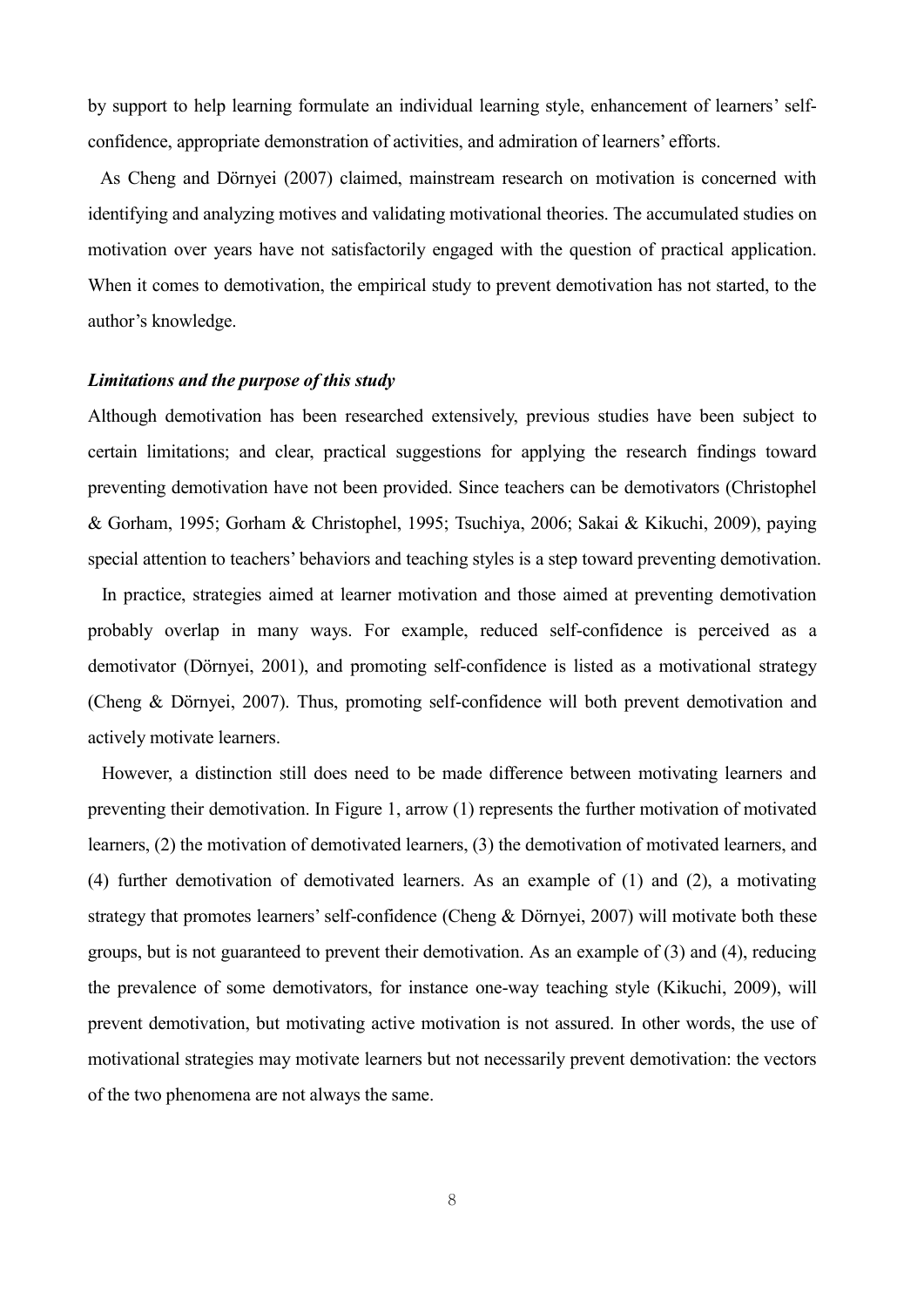|            | High |            |                      |     |                 |
|------------|------|------------|----------------------|-----|-----------------|
|            |      |            |                      |     |                 |
|            |      |            |                      |     |                 |
|            |      |            |                      |     |                 |
|            |      | (1)        | Motivated Learners   |     | $\sqrt{(3)}$    |
|            |      |            |                      |     |                 |
| Motivation |      |            |                      | ۱i/ |                 |
|            |      |            |                      |     |                 |
|            |      |            |                      |     |                 |
|            |      |            |                      |     |                 |
|            |      | $\sqrt{2}$ | Demotivated Learners |     | $\sqrt[3]{(4)}$ |
|            |      |            |                      |     |                 |
|            |      |            |                      |     |                 |
|            |      |            |                      |     |                 |
|            | Low  |            |                      |     |                 |

*Figure 1.*Motivation and demotivation in learners

Rather than assuming the two types of strategies are similar, an exclusive focus on preventing demotivation, such as the cases represented by (3) and (4), can help us to directly explore preventing demotivation. Further, it is important to explore learners' perceptions of ways to prevent demotivation. Research on language learning beliefs suggests a gap can exist between teachers and learners' beliefs (Nakayama, Ochiai, Inada, Mori, & Kuramoto, 2005). Better understanding of learners' ideas on preventing demotivation can provide practical insights into doing so for teachers. Thus, this study aims to identify which strategies learners believe are more and less effective in preventing demotivation. A secondary goal of helping teachers realize these strategies in the classroom will also be addressed with practical solutions and reference to further reading.

#### **Method**

#### *Participants*

A questionnaire was administered to 336 Japanese high school students. Table 2 summarizes the characteristics of the participants' schools. In order to eliminate regional bias, attention was given to including students from different regions (Tohoku, a northern region; Kanto, around Tokyo; Kansai, around Osaka and Kyoto). Since the data were obtained on condition of anonymity and the primary focus of this survey is not on language proficiency, more details about each school are not provided. To avoid collecting a majority of the data from less- proficient and less-motivated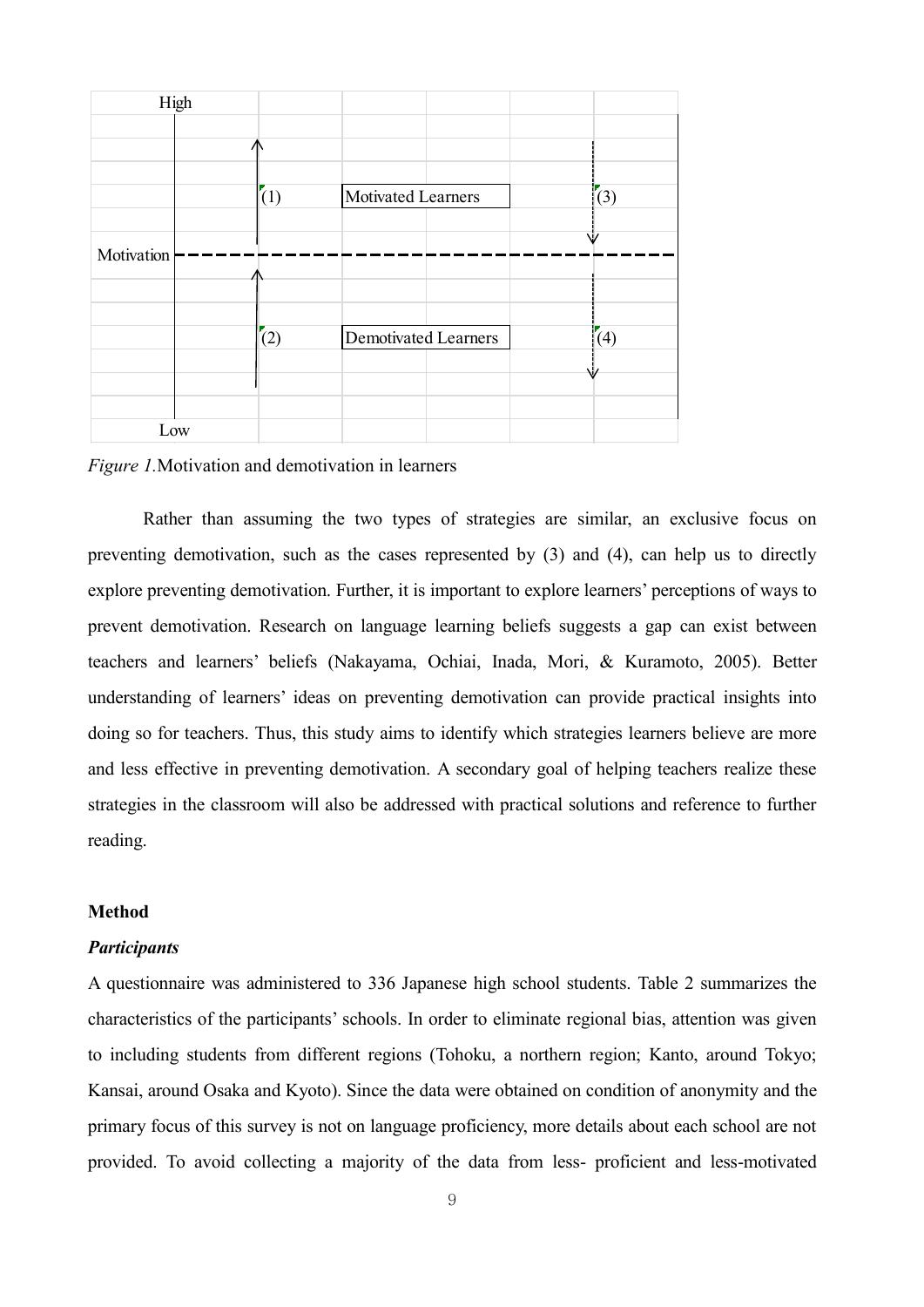students, this study targeted participants whose proficiency was higher than the average Japanese students. Higher proficient learners presumably have more varieties of motivated and lessmotivated learners.

Table 2 *Descriptions of Participants*

| Type of school/Region           | Number | Proficiency of school based on the national |
|---------------------------------|--------|---------------------------------------------|
|                                 |        | standard ranking system (Hensachi)          |
| Public /Tohoku (Northern Japan) | 106    | Average                                     |
| Public/ Kanto (Eastern Japan)   | 64     | Average                                     |
| Public/Kanto                    |        | 75 Over average                             |
| Private/ Kansai (Western Japan) | 91.    | Over average                                |
|                                 |        |                                             |

#### *Materials*

Forty-one questions (Cronbach's  $\alpha$  = .95) in Japanese were used to assess learners' perceptions of the degree of effectiveness of each strategy for preventing demotivation. The questions were developed according to the following four steps: (1) The initial draft was modeled on the 61items used in Shinohara (2009), which revised techniques presented in previous studies (Dörnyei & Csizer, 1998; Cheng & Dörnyei, 2007). The motivational strategies provided by Shinohara were thus considered to be fairly reliable and appropriate for examining the Japanese educational context. (2) Based on the findings and suggestions of previous research on demotivation (Kikuchi & Sakai, 2009, Hamada, 2010), the author inserted additional items and eliminated those that teachers might find difficult to apply, because of either the curriculum or the abstract nature of the items themselves, given the practical purpose of this study. (3) Three demotivated and three motivated university students (self-defined), representing the two extremes of the range, were interviewed in Japanese as part of the process of developing the questionnaire. To confirm the interviewees' motivation level, the interview began with a question: "Are you highly motivated / demotivated?" (4) The 41 items were assessed by two university teachers specializing in education and four university undergraduate students majoring in English education or international communication.

A six-point Likert scale was adopted to avoid the common problem of the majority of participants choosing "3" on a five-point scale. For each item, the participants were asked, "How applicable is this each statement for preventing demotivation?" They selected an answer from 1"least applicable" to 6 "most applicable." (Questions are presented in Appendix)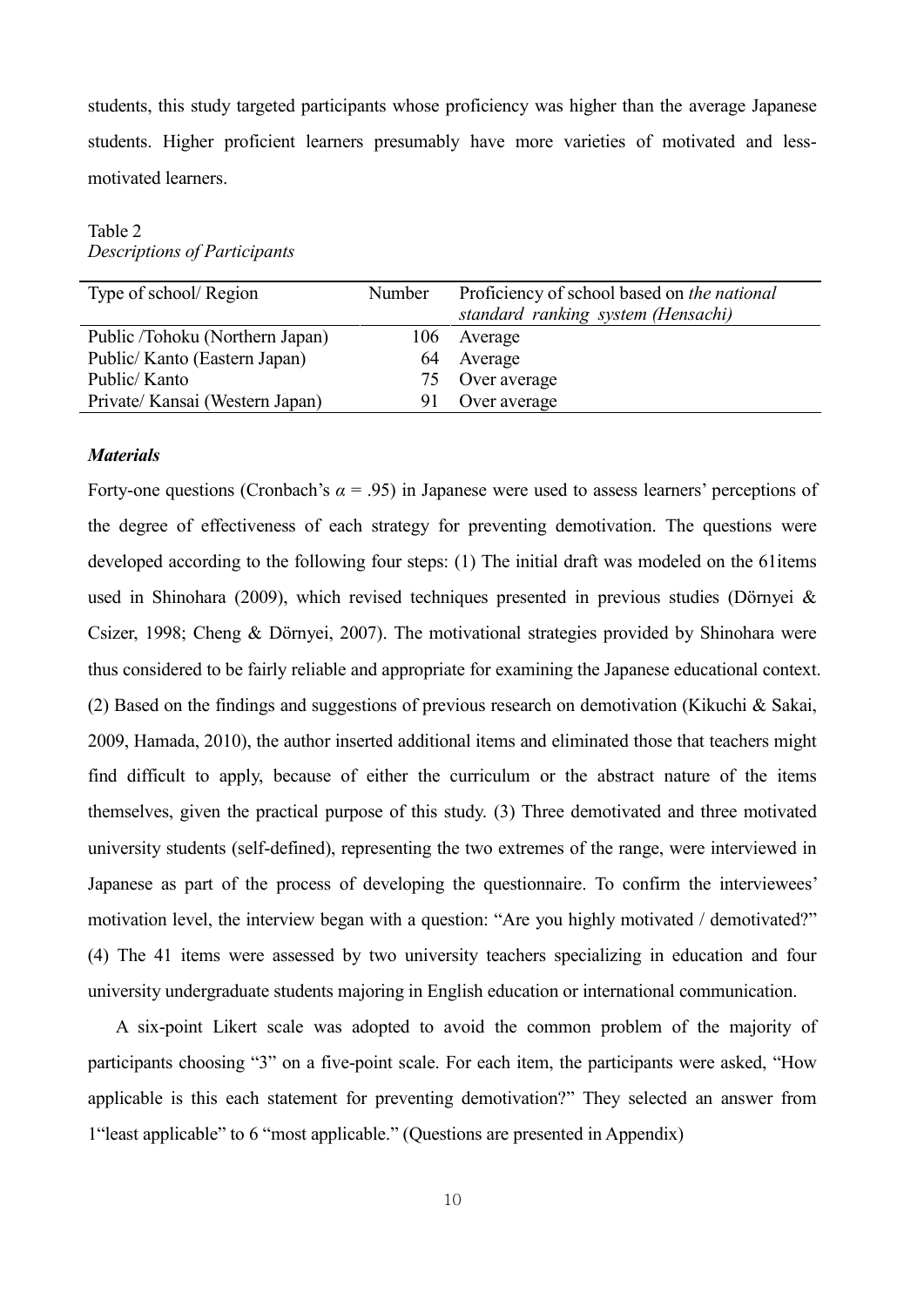#### *Procedure*

The questionnaire, written in Japanese, was administered in class during fall in 2011.The participants completed it in approximately 10 minutes.

#### *Analysis*

The data were analyzed in the following manner: (1) Descriptive statistics were used to identify the main features of the responses to the 41 items, and (2) SPSS 16.0 was used to perform exploratory factor analysis (EFA) (factoring extraction with promax rotation) of the responses to the 41items on the collected data on the assumption that there would be correlations among the factors. An eigen value of less than 1.0 was adopted as the threshold of significance, and items whose factor loading was greater than .40 were considered meaningful for that factor. To compare the strength of each factor, a one-way analysis of variance (ANOVA) was conducted.

#### **Results**

#### *Practical strategies for preventing demotivation*

Table 3 and Figure 2 present the descriptive statistics for each factor. The mean scores of all factors except *traditional teaching style* (Factor 4) exceeded 3.50, which is the median of possible scores on the six-point Likert scale. EFA identified five factors, as described in Table 4. The participants generally appear to favor factors 1, 2, 3, and 5.

During the process, 11 items were eliminated from the original 41 items based on the *alpha* level already set ( $\alpha$  >. 40). The item grouping and naming of each factor was conducted as follows. Factor 1 is teachers' *sensitivity*; it incorporates items that deal with the sensitivity of the teachers' approaches. Factor 2 is *students' feelings*; because the items related to this factor suggest how to reduce learners'stress, creating a motivating environment can enhance student motivation. Factor 3 is *English usage*; it contains items relating to the uses the students will be able to put their English to outside class and in the future. Factor 4 is *traditional teaching style*; it includes items such as one-way teaching style, grammar-centered teaching, and putting pressure on students. Factor 5 is *goal orientation*; it encompasses two items that suggest the establishment of short- or long-term goals. The Cronbach *alpha* of each factor ranges from .75 to .90, which is within a reliable level (Dörnyei & Csizer, 2008).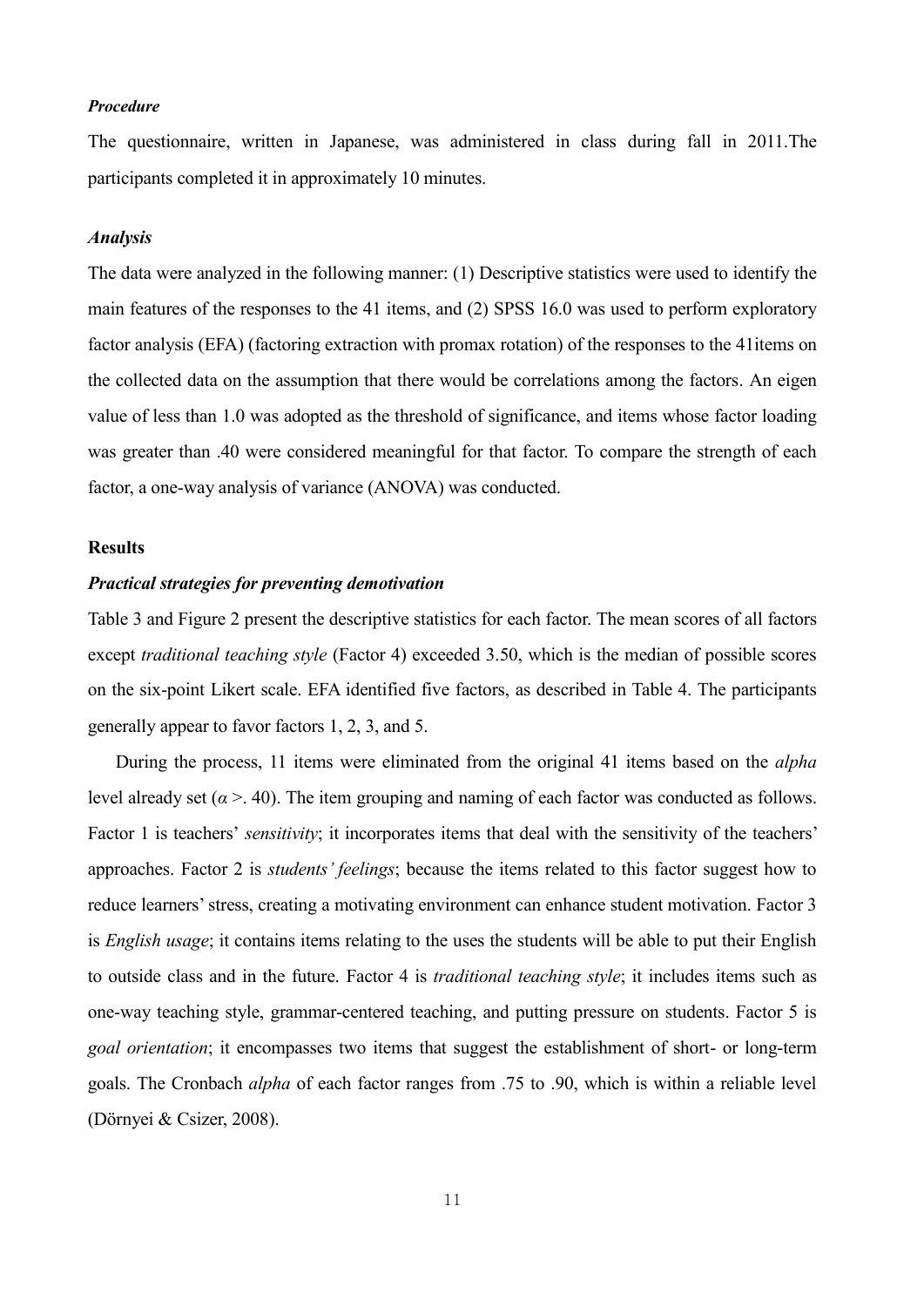# Table 3 *Descriptive statistics for each factor*

| Factor                     | N   |      | SD   |
|----------------------------|-----|------|------|
| Teachers' Sensitiveness    | 336 | 4.25 | 0.85 |
| Students' feelings         | 336 | 3.94 | 0.84 |
| English usage              | 336 | 3.76 | 0.99 |
| Traditional teaching style | 336 | 3.01 | 0.85 |
| Goal orientation           | 336 | 3.82 | .14  |

Table 4

*Factor loadings and communalities for the factor analysis with promax rotation* 

| Item           |                                                                | F1            | F <sub>2</sub> | F3           | F4                 | F <sub>5</sub> | Commu-       |
|----------------|----------------------------------------------------------------|---------------|----------------|--------------|--------------------|----------------|--------------|
| number         | Items                                                          | $\alpha = 90$ | .84            | .85          | .75                | .88            | nalities     |
| $\overline{c}$ | Teach English enthusiastically                                 | .918          | $-.203$        | $-.039$      | .057               | $-.020$        | .628         |
| $\overline{4}$ | Respect and care about each student                            | .846          | .179           | $-.053$      | $-.039$            | $-.231$        | .676         |
| $\overline{3}$ | Improve English and try to be a good                           | .772          | $-.184$        | .150         | .075               | $-.041$        | .556         |
|                | role model for his/her students                                |               |                |              |                    |                |              |
| 6              | Use activities and give assignments,                           | .625          | .000           | .104         | $-.071$            | .035           | .474         |
|                | considering students' situation                                |               |                |              |                    |                |              |
| 5              | Explain the importance and purpose of                          | .602          | .078           | $-.064$      | .212               | $-.037$        | .455         |
|                | each activity and assignment                                   |               |                |              |                    |                |              |
| 15             | Evaluate efforts to assignments and                            | .563          | .087           | .020         | .070               | .045           | .462         |
|                | activities                                                     |               |                |              |                    |                |              |
| 1<br>13        | Build rapport with students<br>Welcome students' questions and | .534<br>.510  | .216<br>.076   | .033<br>.002 | $-.078$<br>$-.058$ | .016<br>.168   | .493<br>.437 |
|                | voluntary comments                                             |               |                |              |                    |                |              |
| 9              | Notice and praise students' positive                           | .480          | .397           | $-.101$      | $-.157$            | .102           | .609         |
|                | attitudes and improvement                                      |               |                |              |                    |                |              |
| 12             | Teach based on each student' proficiency                       | .466          | .277           | $-.041$      | $-161$             | .072           | .456         |
| 33             | Remove anxiety that occurs in the                              | $-0.024$      | .777           | $-.051$      | .047               | .059           | .610         |
|                | process of learning                                            |               |                |              |                    |                |              |
| 32             | Give confidence by praising                                    | .109          | .751           | $-.053$      | $-.020$            | $-0.014$       | .615         |
| 37             | Use activities in which students can                           | .068          | .734           | .058         | .059               | $-.113$        | .593         |
|                | experience success and feel satisfied in                       |               |                |              |                    |                |              |
|                | class                                                          |               |                |              |                    |                |              |
| 34             | Show how English learning is connected                         | .038          | .604           | .196         | .090               | $-.032$        | .582         |
|                | to daily life                                                  |               |                |              |                    |                |              |
| 39             | Increase activities not to compete but to                      | $-.043$       | .521           | .099         | .113               | $-.063$        | .314         |
|                | cooperate                                                      |               |                |              |                    |                |              |
| 41             | Explain what makes English difficult for                       | $-145$        | .508           | $-.034$      | .327               | .051           | .367         |
|                | Japanese people                                                |               |                |              |                    |                |              |
| 18             | Use a short and fun activity first and                         | .032          | .489           | .030         | $-.225$            | .159           | .358         |
|                | create humoristic atmosphere                                   |               |                |              |                    |                |              |
| 24             | Invite English speaking people                                 | $-019$        | .012           | .849         | $-0.066$           | $-.093$        | .624         |
| 25             | Introduce information about study tours                        | $-.041$       | .079           | .838         | $-.089$            | $-0.019$       | .679         |
|                | and short-term study abroad programs                           |               |                |              |                    |                |              |
| 23             | Tell how English is useful for future job                      | $-.026$       | .064           | .715         | .035               | .119           | .661         |
| 22             | and studying abroad<br>Speak English in class                  | .203          | $-155$         | .571         | .158               | $-.003$        | .463         |
|                | Introduce different cultures                                   |               |                |              |                    |                |              |
| 21             |                                                                | .030          | .199           | .498         | .013               | .059           | .463         |
| 29             | Give one-way explanation                                       | $-159$        | .033           | $-.002$      | .689               | $-.066$        | .441         |
| 27             | Emphasize grammatically correct                                | .183          | .020           | $-0.057$     | .628               | .109           | .534         |
|                | English usage                                                  |               |                |              |                    |                |              |
| 38             | Give pressure by calling on suddenly                           | .115          | .038           | $-.031$      | .608               | $-.023$        | .401         |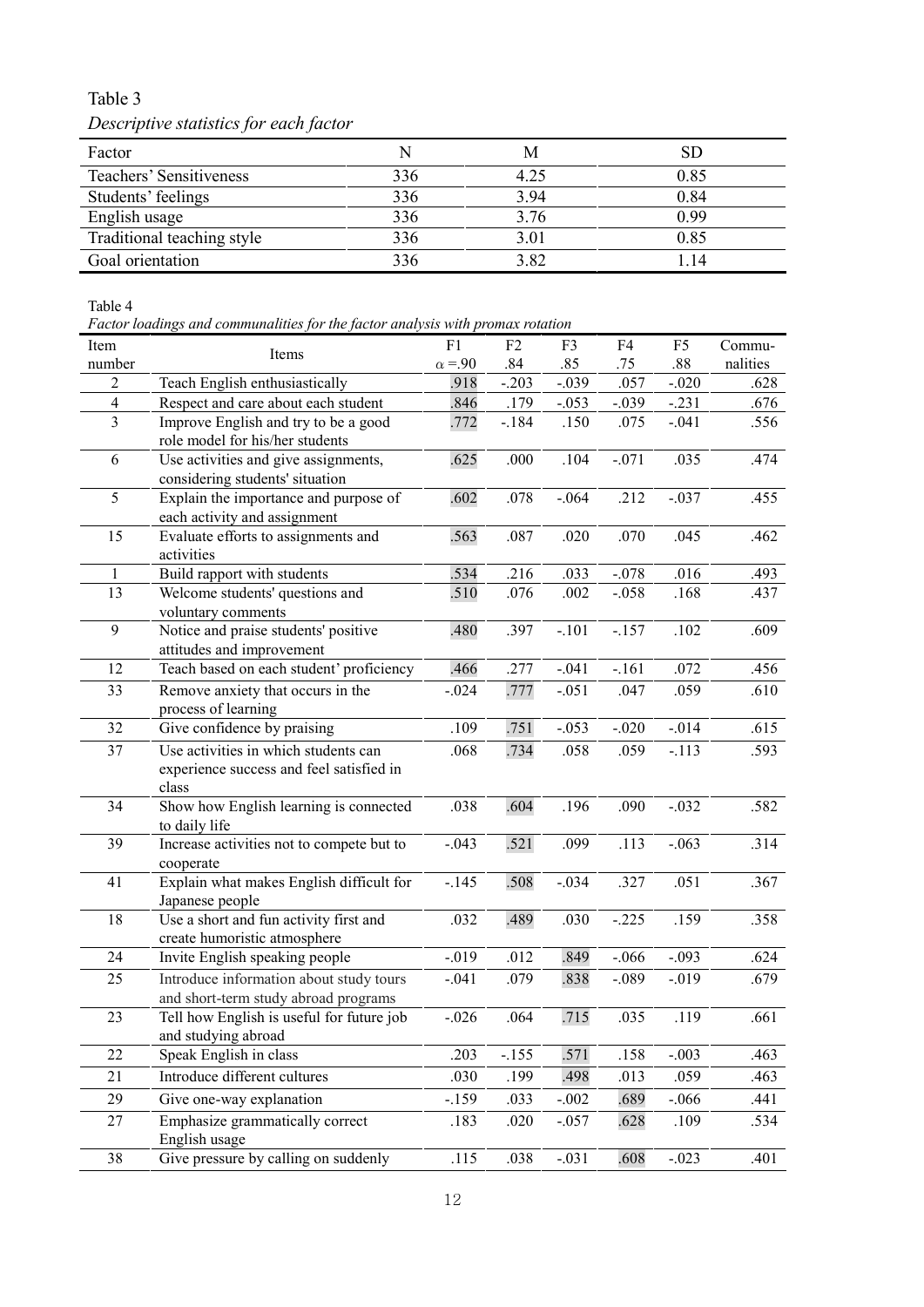| 26       | Give grammar based lessons                                  |         | .153    | .095           | $-.015$ | .586    | .061 | .493 |
|----------|-------------------------------------------------------------|---------|---------|----------------|---------|---------|------|------|
| 30       | Laugh at students' mistakes                                 | $-.302$ | .158    | .000           | .477    | $-.083$ | .253 |      |
| 17       | Compare with other students                                 |         | .084    | $-.228$        | .061    | .424    | .184 | .269 |
| 19       | Create opportunities to plan a realistic<br>short-term goal | .000    | .028    | $-.017$        | .001    | .896    | .817 |      |
| 20       | Create opportunities to plan a realistic<br>long-term goal  |         | $-.046$ | .013           | .001    | .079    | .830 | .710 |
|          | Factor intercorrelations                                    |         |         | $\overline{2}$ | 3       |         | 4    | 5    |
| Factor 2 |                                                             | .62     |         |                |         |         |      |      |
| Factor 3 |                                                             | .49     |         | .52            |         |         |      |      |
| Factor 4 |                                                             | .21     |         | .24            | .36     |         |      |      |
| Factor 5 |                                                             | .57     |         | .52            | .45     |         | .35  |      |



*Figure 2*. *Strength of each factor*

Analysis of the factor intercorrelations indicates that factors 1 and 2 are the most strongly correlated, while factors 1 and 4 and factors 2 and 4 are only weakly correlated. The correlations between factors 1 and 3, 1 and 5, 2 and 3, and 2 and 5 are somewhat stronger. These results imply that most of the factors are interrelated.

To identify differences in strength between the factors, a repeated-measures one-way ANOVA was employed. The results show a statistically significant difference *F* (3.47, 1163.17) = 139.11, *p*<.001, partial eta-squared =.29). Finally, the post-hoc analysis shows that all combinations, except factors 2 and 5 and factors 3 and 5, are statistically significant  $(p < .01)$ .

#### **Discussion**

#### *Practical strategies for preventing demotivation*

EFA extracted five categories of strategies to prevent demotivation: teachers' sensitivity, student's feelings, English usage, traditional teaching style, and goal orientation. Factor 1 (teachers' sensitivity) is the strongest technique for preventing demotivation, while Factor 4 (traditional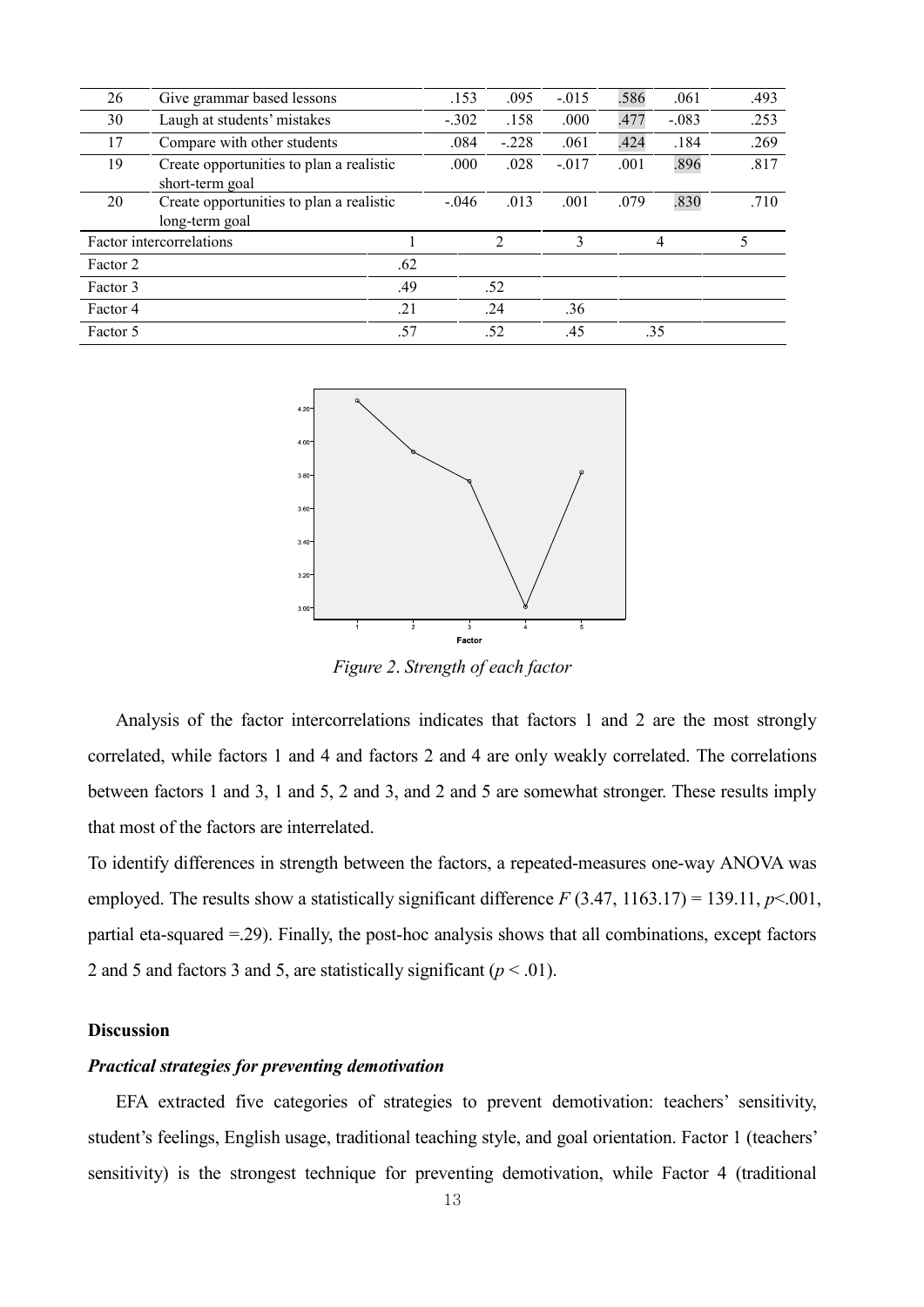teaching style) is the weakest. The effectiveness of the other three factors is almost equal, but Factor 2 is more effective than Factor 3.

Factor 1 contains items concerned with respecting learners' individuality, noticing and praising improvement (item 9), and welcoming active engagement (item 13). Interestingly, these items are not directly related to techniques for teaching English but rather concern teachers' general attitudes toward students. Respecting learners' individuality and learning situation is strongly emphasized in the national teaching guidelines, the course of study (Japanese Ministry of Education, Culture, Sport, Science, and Technology, 2009). As shown by scholarship in the field of applied linguistics, learner differences constitute one of the most profound issues in language teaching (Schmitt, 2001; Gass & Selinker, 2008), and a special focus on this matter is necessary in order to effectively prevent demotivation. Furthermore, the course of study clearly indicates the importance of nurturing learners' attitudes toward learning English, as well as their English ability, and thus of evaluating their efforts on assignments and activities should be evaluated (item 15). Finally, the most practical implication of this factor is suggested by item 5: Teachers should explain the purpose and importance of each activity and assignment. For example, although most students have experienced "chorus reading," in which the group reads passages aloud after listening to them first on a CD; few understand why this practice is beneficial. Teachers need to explain the effectiveness of the mechanism of reading aloud to encourage students to invest effort in the activity.

The keywords in Factor 2 (students' feelings) are anxiety (items 33 and 41), self-confidence (item 32), satisfaction (item 37), and learning conditions (items 18). First, foreign language anxiety has proved to be such a powerful negative factor in language learning that special attention to this issue would greatly contribute to preventing demotivation. Oxford (1990) offers 13 practical suggestions to ease learners' anxiety such as explaining to learners that anxiety will not last, how anxiety can occur, and that perfection is not required. For Japanese high school learners, explaining the reasons that English is difficult for Japanese learners appears to be effective (item 41), for example, by teaching the concept of 'language distance' between English and Japanese. Second, self-confidence and satisfaction have been recognized as important in motivating learners as well. Bandura (1977) places importance on performance accomplishments in enhancing self-efficacy: creating activities in which learners can succeed and then praising their performance may appear overly simple, but is favored by students as strategies to prevent demotivation. Significantly, lowerproficiency learners, having experienced less success and less praise, may particularly appreciate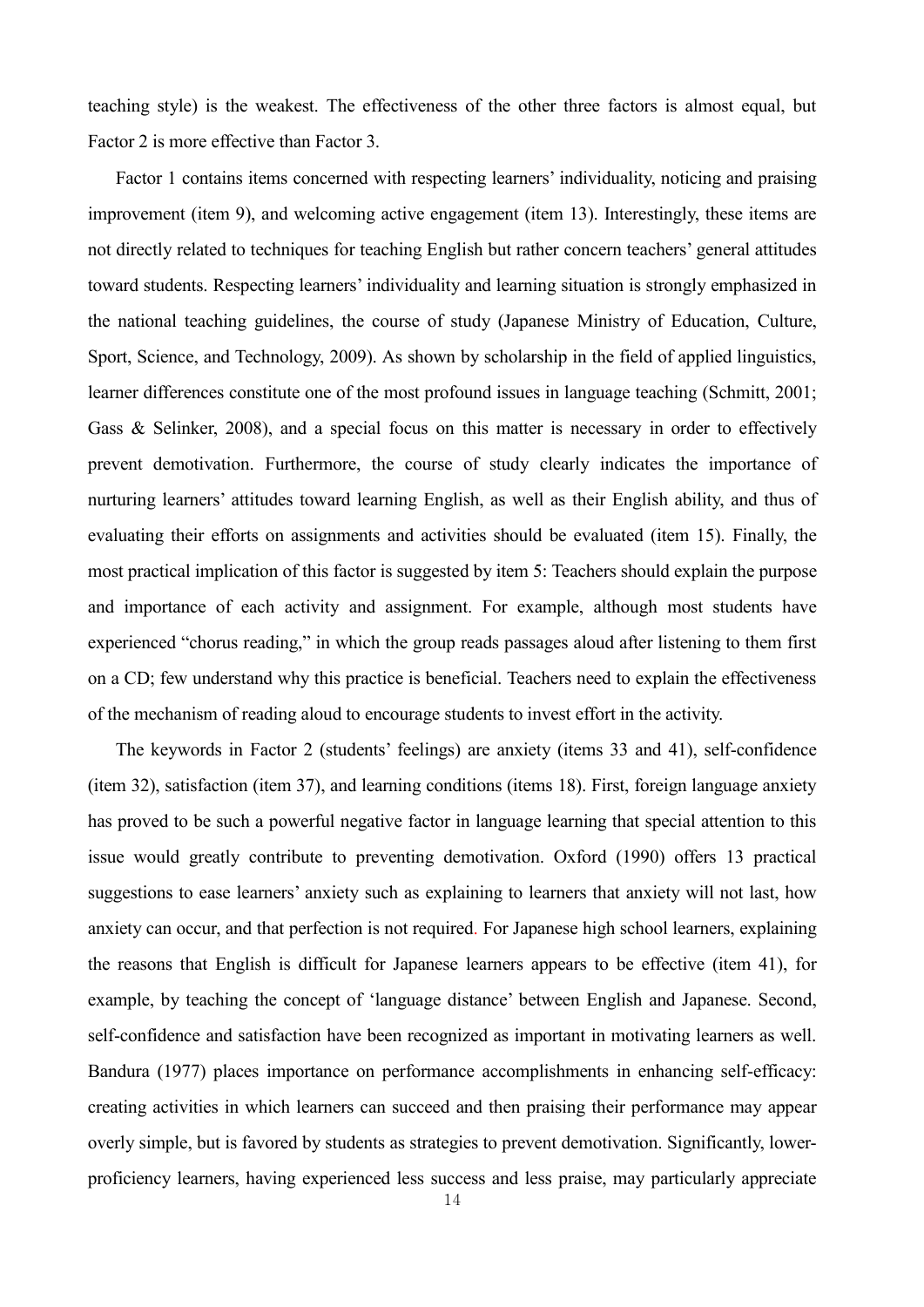teachers' careful encouragement of their self-confidence.

Factor 3, *English usage*, is rooted in the concept of instrumental motivation (Gardner, 1985). As mentioned in Falout and Maruyama (2004), some students express a dislike of English as early as junior high school, and thus, the percentage of those who have negative attitudes toward English possibly increases by senior high school. The most powerful reason to study English may be tests and, ultimately, the university entrance examination. Item 23 reflects the necessity for demonstrating to high school learners how English is useful outside the classroom and in the future. While it is true that high school teachers struggle with the amount of material they are required to teach, discussing the purposes and usefulness of speaking English carries an important, long-term value.

Factor 4, *traditional teaching style*, is interesting in the sense that only this factor was ranked below the mean score of 3.50, the median of the 6-point Likert scale. In fact, the features of the traditional teaching style have been listed as demotivator by researchers such as Kikuchi and Sakai (2009). Indeed, one of the motivational strategies proposed by Dörnyei (2001) recommends avoiding social comparison (item 17). Other non-recommended strategies are 'give one-way lessons' (item 29), 'emphasize grammatically correct English usage' (item 27), 'pressure students by calling on them suddenly' (item 38), 'give grammar-based lessons' (item 26), and 'ridicule students' mistakes'(item 30).

Factor 5, *goal-orientation*, implies that one of the famous motivation theories, *goal-setting theory* (Locke & Latham, 1990), is applicable to preventing demotivation. Examples of how this strategy works can be explained as follows. By utilizing obligatory classroom-based and national tests, teachers can provide students with the opportunity to set individual goals such as a target score. Many high school teachers have already attempted this strategy; however, and not always to the best effect. The five principles Locke (1996) proposed should enhance the effectiveness of the strategy of goal-orientation: (1) The more difficult the goal is, the better; (2) the more specific the goal is, the more precisely students accomplish targets; (3) goals that are specific and difficult are better; (4) commitment to goals is most important, so the goals should not be easy or vague; (5) and high commitment to goals is attained when students understand that the goal is both important and within reach (as cited in Dörnyei & Ushioda, 2011, p.20). These principles can be applied to almost all learning situations, including daily lessons, pop-quizzes, and English conversations.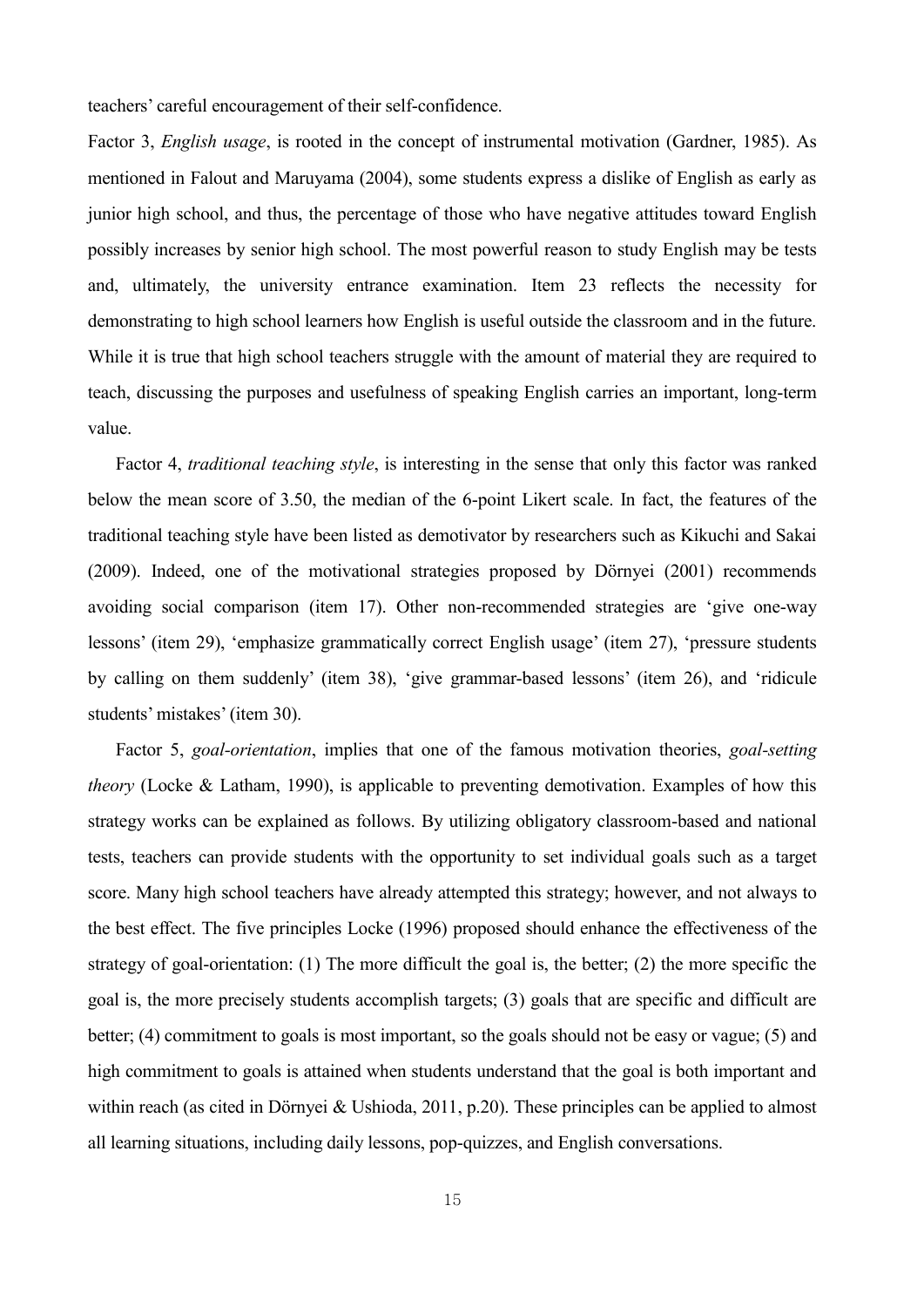#### **Conclusion**

This study identified five categories of strategies to prevent learner demotivation. In general, teachers' *sensitivity* (Factor 1) appears to be the most effective, while the other three factors, with the exception of *traditional teaching style* (Factor 4), also appear to be generally effective, according to learners. Unfortunately, the traditional teaching style still prevails in Japan (Izumi, 2009). However, with the strategies described in this study, teachers can guard against student demotivation.

As discussed above, an enlightening perspective on the obtained data can be developed based on the assumption that strategies for preventing demotivation can be explained with reference to motivational theories. It is plausible to suggest that the prevention of demotivation is included as part of some strategies for motivation, while it is the exclusive focus of other strategies.

Future studies should analyze this topic with a larger sample that includes learners of various proficiency and motivation levels. Further, to examine each of these components more specifically, it is necessary to conduct experiments to assess how effective each strategy is in preventing demotivation. As the importance of Factor 1 (*teachers' sensitivity)* suggests, some techniques for preventing demotivation require teachers to model appropriate general attitudes for their students. Thus, finding support and ideas from other fields, and not necessarily the field of English teaching may also be helpful. It is hoped that further development of this type of study will enable teachers to prevent demotivation among a wide range of learners.

#### **References**

- Arai, K. (2004). What 'demotivates' language learners?: Qualitative study on demotivational factors and learners' reactions. *Bulletin of Tokyo Gakuen University*, 12, 39-47.
- Bandura, A. (1977). Self-efficacy: Toward a unifying theory of behavioral change, *Psychological Review*, *84*, 191-215.
- Cheng, Y.C., & Dörnyei, Z. (2007). The use of motivational strategies in language instruction: The case of EFL teaching in Taiwan. *Innovation in Language Learning and Teaching, 1*, 153-174.
- Dörnyei, Z. & Csizer, K. (1998).Ten commandments for motivating language learners: Results of an empirical study. *Language Teaching Research, 2*, 203-229.

Dörnyei, Z. & Csizer, K. (2008). How to design and analyze surveys in second language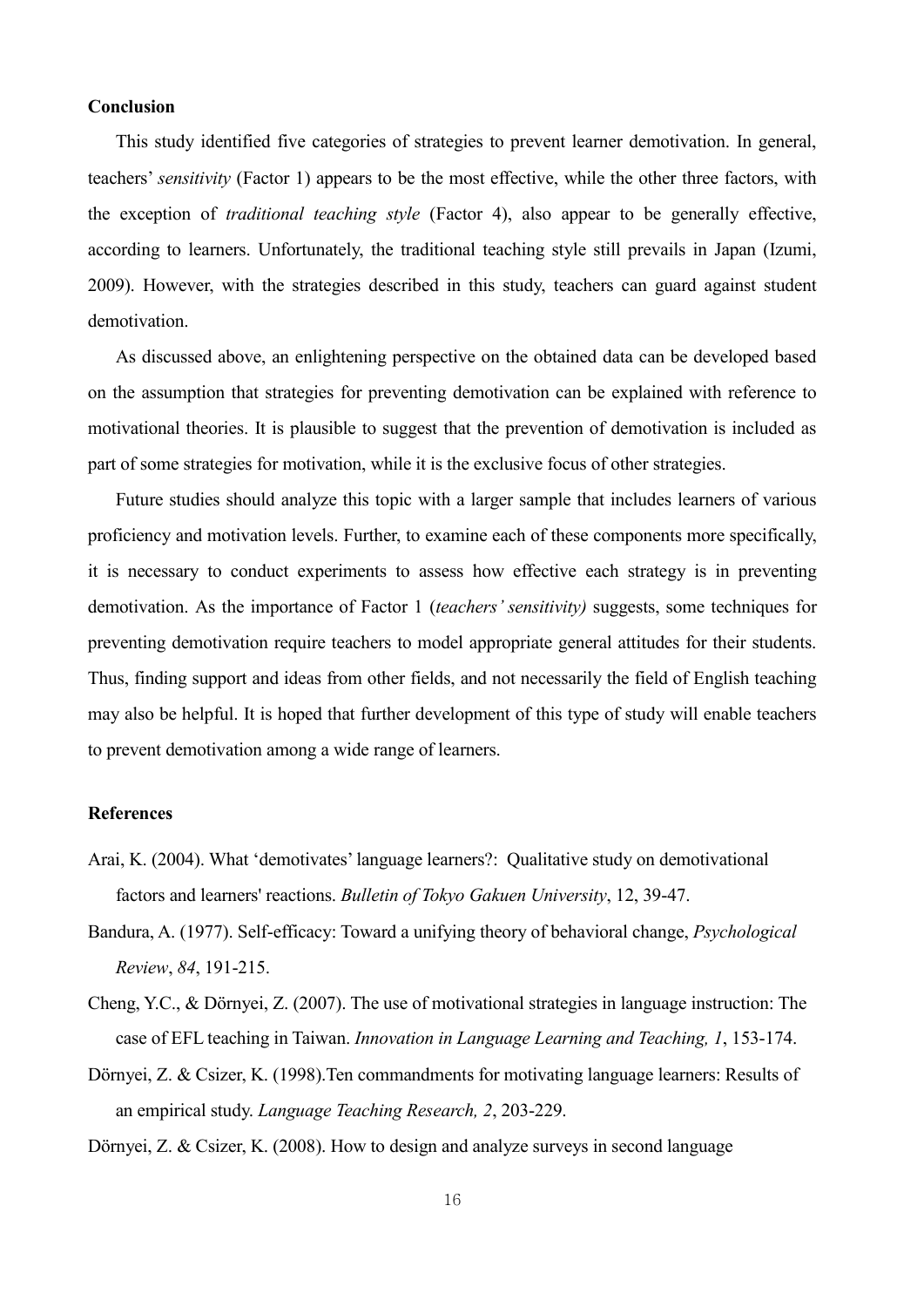acquisition. In Mackey, A. and Gass, S. (Eds.), *Research methods in second language acquisition* (pp.74-94). UK: Wiley-Blackwell.

Dörnyei, Z. (2001). *Teaching and researching motivation*. Harlow: Longman.

Dörnyei, Z. & Ushioda, E. (2011). *Teaching and researching motivation*. (2<sup>nd</sup> Ed.) Harlow: Longman.

- Falout, J. & Maruyama, M. (2004). A comparative study of proficiency and learner demotivation. *The Language Teacher, 28* (8), 3-9.
- Falout, J., Elwood, J., & Hood, M. (2009). Demotivation: Affective states and learning outcomes. *System*, *37* (3), 403-417.
- Gass, S. & Selinker, L. (2008). *Second Language Acquisition: An Introductory Course*. London: Lawrence Earlbaum.
- Gardner, R.C. (1985). *Social psychology and second language learning: The role of attitudes and motivation.* London: Edward Arnold.
- Hamada, Y. (2010). The causes of demotivation in English learning in junior high school and high school. *Bulletin of Tohoku English language education, 30*, 157-168.
- Hamada, Y. (2011). Different demotivators for Japanese junior high and high school learners. *Journal of Pan-Pacific association of applied linguistics*, *15* (1), 15-38.
- Izumi, S. (2009). *Focus on Form wo toriireta atarashii eigo kyoiku* [New English education along with Focus on Form.] Tokyo: Taishukan.
- Kikuchi, K. (2009). Listening to our learners' voices: What demotivates EFL high school students? *Language Teaching Research, 13*, 453-471.
- Kikuchi, K., & Sakai, H. (2009). Japanese learners' demotivation to study English: A survey study. *JALT Journal*, 183-204.
- Locke, E.A. (1996). Motivation through conscious goal setting. *Applied &Preventive Psychology, 5*, 117-124.
- Locke, E.A., & Latham, G.P. (1990). *A theory of goal setting and task performance.* Englewood cliffs, NJ: Prentice Hall.
- Ministry of Education.(2009). *Chugakko Gakushu Shido Yoryo* [The course of study for high school English]. Kairyudo.
- Morinaga, K. (2009). In Search of Strategies to Heighten Foreign Language Learners' Motivations. *Ritsumeikan koto kyoiku kenkyu* [Bulleting of higher education research of Ritsumeikan], *9*,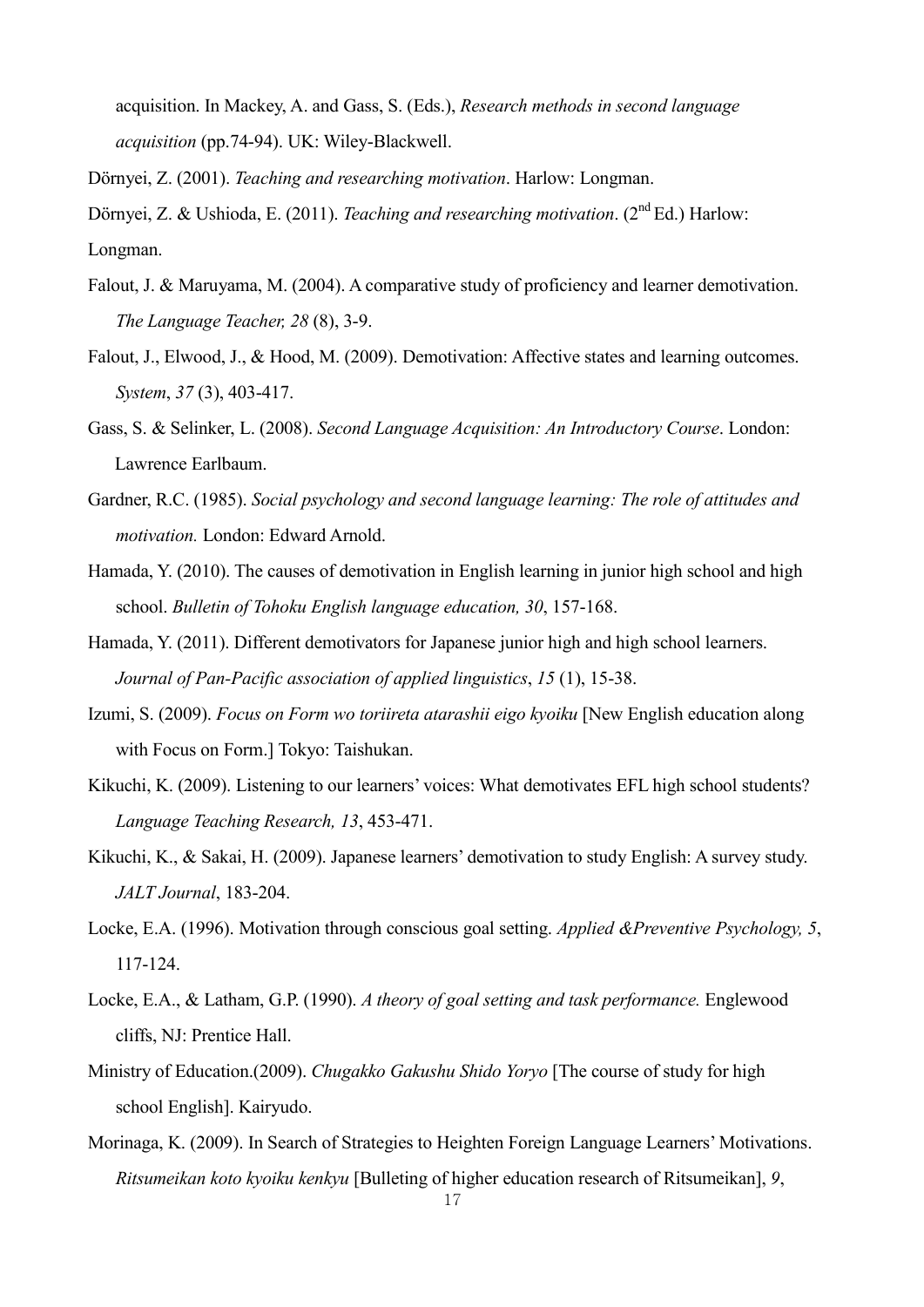195-210*.*

- Nakayama, A., Ochiai, M., Inada, K., Mori, M., & Kuramoto, K. (2005).The Gap between Teachers' and Learners' Beliefs. In K. Bradford-Watts, C. Ikeguchi, & M. Swanson. (Eds.) *JALT2004 Conference Proceedings,* 139-149. Tokyo: JALT.
- Oxford, R. L. (1990). *Language learning strategies: What every teacher should know.* New York: Newbury House.
- Rahman, F., Jumani, N., and Basit, A. (2010). Motivating and de-motivating factors among learners. *International journal of academic research*, *1* (2), 206-212.
- Sakai, H., & Kikuchi, K. (2009).An analysis of demotivators in the EFL classroom. *System, 37*, 57- 69.
- Schmitt, N. (2002). *An introduction to applied linguistics.* New York: Hodder Education.
- Shinohara, (2009). Chugakko Kotogakko eigo kyoshi no seito eigo gakushu doki dukeni taisuru ninshiki ni kansuru chosa [ Survey on perception toward junior and senior high school students' motivating in learning English]. *STEP Bulletin, 21,* 231-242.
- Sugita, M., & Takeuchi, O. (2010). What can teachers do to motivate their students? A classroom research on motivational strategy use in the Japanese EFL context. *Innovation in language learning and teaching, 4* (1), 21-35.
- Tran, T., and Richard, B. (2007). Demotivation: Understanding resistance to English language learning. *The journal of Asia TEFL*, *4* (1), 79-105.
- Tsuchiya, M. (2004a). Nihonjin Daigakuseino Engo gakushu eno Demotivation [Demotivation of Japanese university students on English learning]. *The Chugoku Academic Society of English Language Education Kenkyukiyo*, *34*, 57-66.
- ― (2004b). Factors in demotivation concerning learning English: A preliminary study of Japanese university students. *The Kyushu Academic Society of English Language Education*, *32*, 39-46.
- ― (2006a). Factors in demotivation of lower proficiency English learners at college. English and English teaching, *Special Issue*, 87-96.
- Zhang, Q. (2007). Teacher misbehaviors as learning demotivators in college classrooms: A crosscultural investigation in China, Germany, Japan, and the United States. *Communication Education, 5*, 209-227.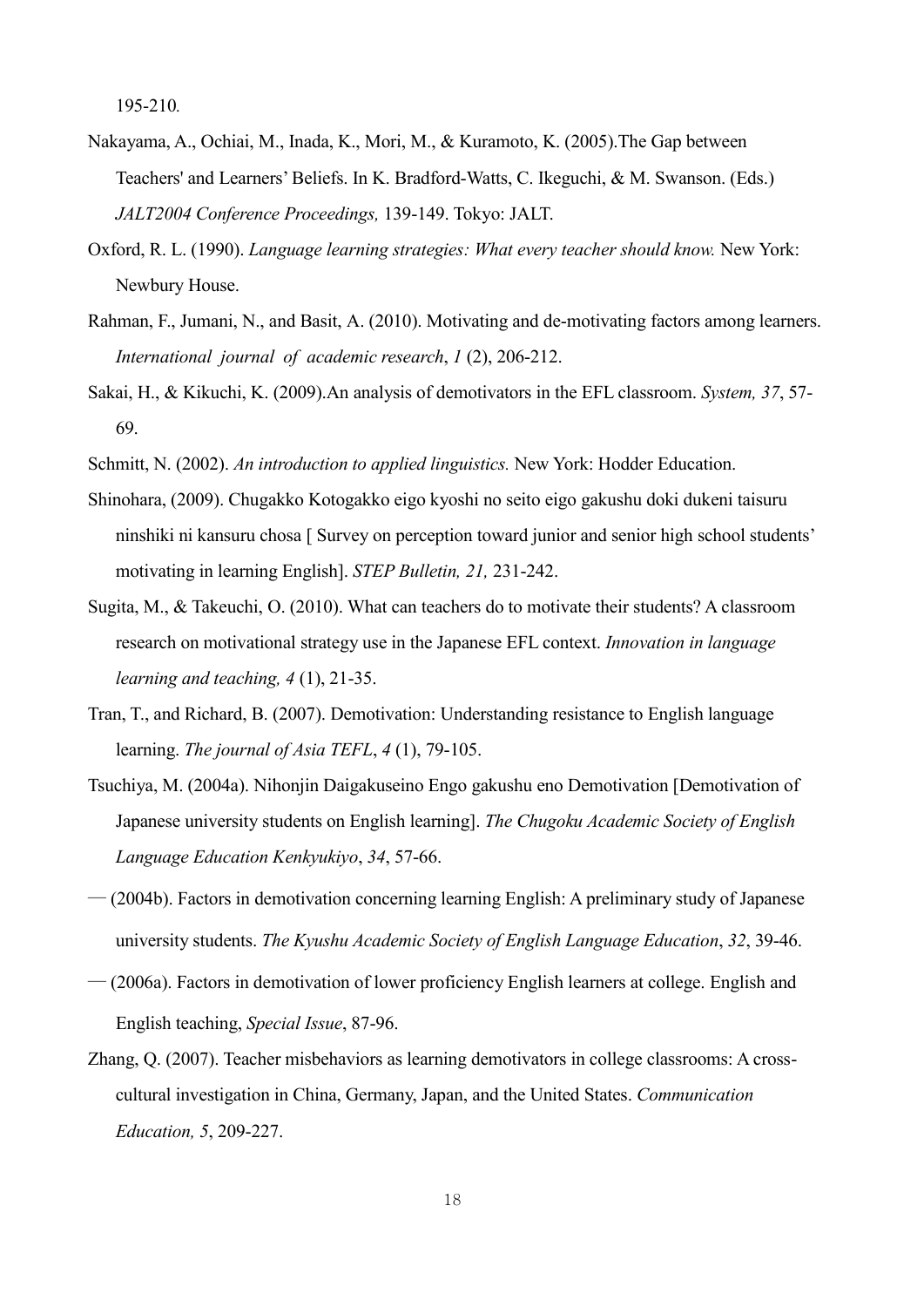#### **Appendix. Questionnaire items (English translation)**

- 1. Build a good rapport with students
- 2. Teach English enthusiastically
- 3. Improve his/her English to be a good role model
- 4. Respect individuals and care about them
- 5. Explain the value and importance of activities and assignments
- 6. Make activities and give assignments, with the students' situation in mind
- 7. Give everyone opportunities to experience success on tests
- 8. Tell students mistakes are unavoidable to improve English
- 9. Notice and praise students' activeness and improvements
- 10. Use raw materials such as the internet and newspapers
- 11. Teach students how to study
- 12. Teach based on each student's proficiency
- 13. Welcome students' questions and active class participation
- 14. Create opportunities for students to self-evaluate
- 15. Evaluate students' efforts on assignments and activities
- 16. Praise students' efforts
- 17. Compare with peers
- 18. Create a humorous atmosphere by starting classes with brief and fun activities
- 19. Create opportunities to set short-term and realistic goals
- 20. Create opportunities to set long-term and realistic goals
- 21. Introduce different cultures
- 22. Speak English in lessons
- 23. Explain practical usage of English for future jobs and for studying abroad
- 24. Invite English speaking foreigners to class
- 25. Introduce information about study tours and short-term study abroad programs
- 26. Conduct grammar based lessons
- 27. Emphasis using grammatically correct English
- 28. Have good English pronunciation
- 29. Give one-way explanations
- 30. Laugh at students' mistakes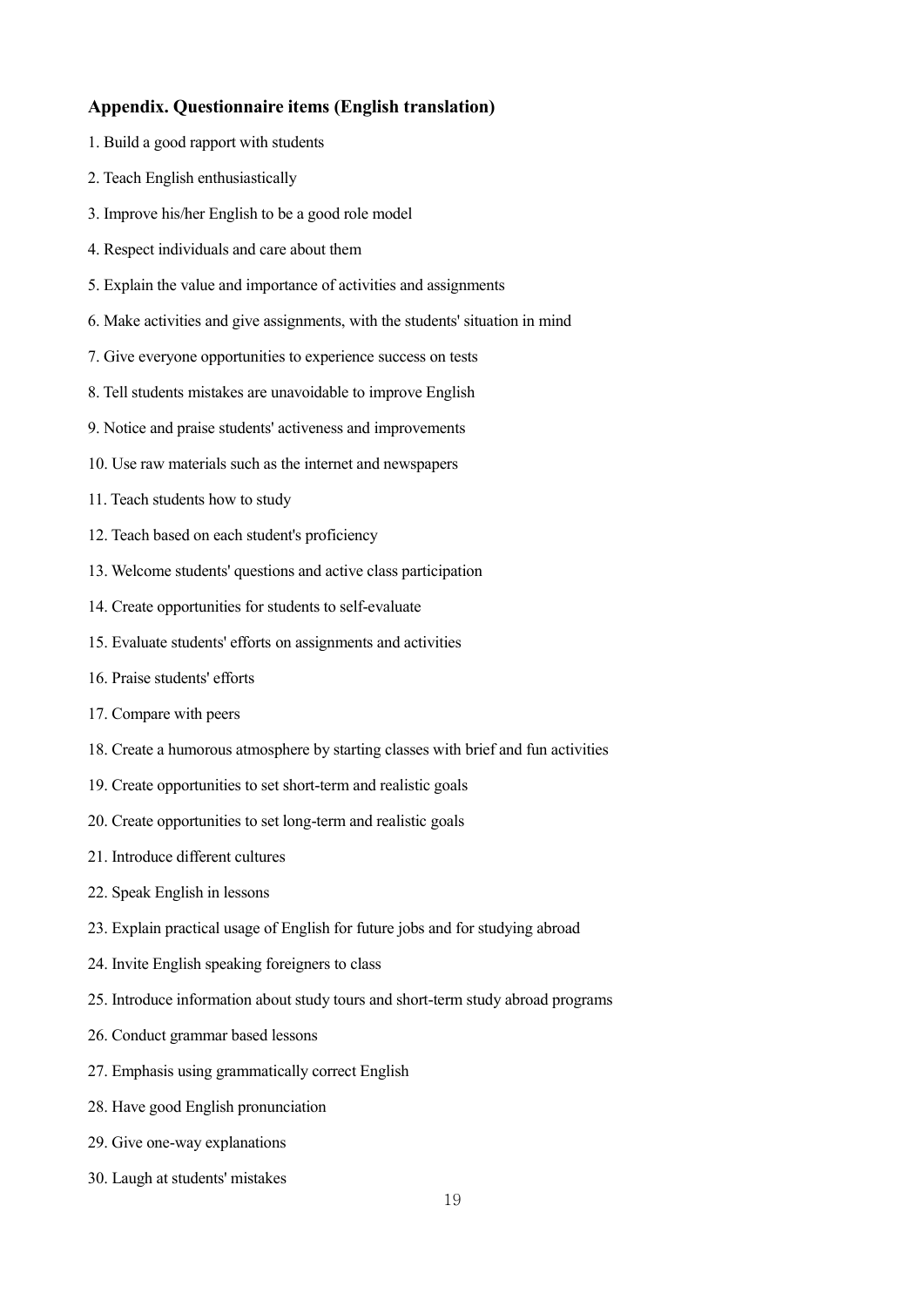- 31. Use audio devices such as videos, DVDs, and the internet
- 32. Give confidence to students through praise
- 33. Remove anxiety that occurs through learning
- 34. Show the relevance between English study and daily life
- 35. Set assignments at appropriately difficult levels
- 36. Give feedback regularly for progress
- 37. Create activities to experience success and satisfaction in classes
- 38. Give pressure mentally, calling on students suddenly
- 39. Increase activities that focus on cooperation rather than competition
- 40. Explain what matters in failures is not low proficiency but lack of efforts or bad learning methods
- 41. Explain what makes Japanese peoples' English learning difficult.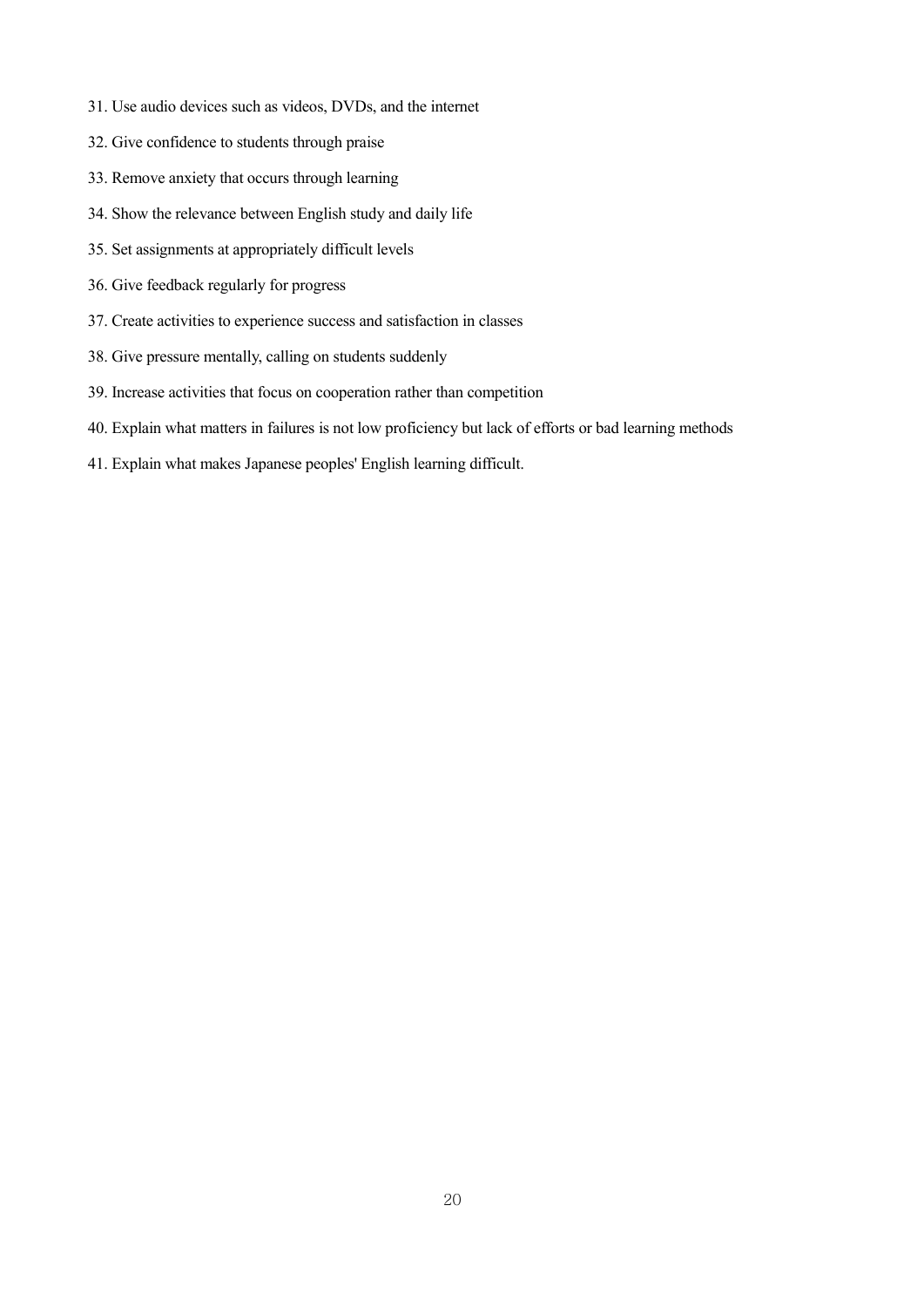#### **Digital residents: Practices and perceptions of non-native speakers**

**Huw Jarvis University of Salford, UK** [h.a.jarvis@salford.ac.uk](mailto:h.a.jarvis@salford.ac.uk)

**Bioprofile:** Huw Jarvis is a Senior Lecturer in TESOL. He has published widely in technology and language education and is the founder and editor of **TESOLacademic.org** which disseminates open access TESOL-based video research and keynote talks from many leaders in the field. Interaction with website content is ever increasing via YouTube, Facebook, Twitter and LinkedIn channels.

#### **Abstract**

**ASIAN** EFL

**JOURNAL** 

This paper reports on a Thai-based study which documents the practices and perceptions of nonnative speakers (NNS) of English, the vast majority of whom reside in cyberspace in their everyday lives beyond formal learning contexts in both their L1 and L2. Questionnaire and focus group data was collected to identify what participants do with which digital devices and why. The role of the English language in relation to social networking is explored in more detail. The paper then briefly considers some of the implications for Teaching English to Speakers of Other Languages (TESOL) in terms of equipping learners to function as connected digital citizens in English as an L2. It is suggested that in order to do this we need to recognise that the Computer Assisted Language Learning (CALL) acronym is no longer adequate for investigating and describing practice and that in many contexts we are now in a 'post-CALL era' of Mobile Assisted Language Use (MALU) with digital literacy skills a defining characteristic.

**Keywords:** Digital residents, CALL, Mobile Assisted Language Learning (MALL), Mobile Assisted Language Use (MALU), Digital literacy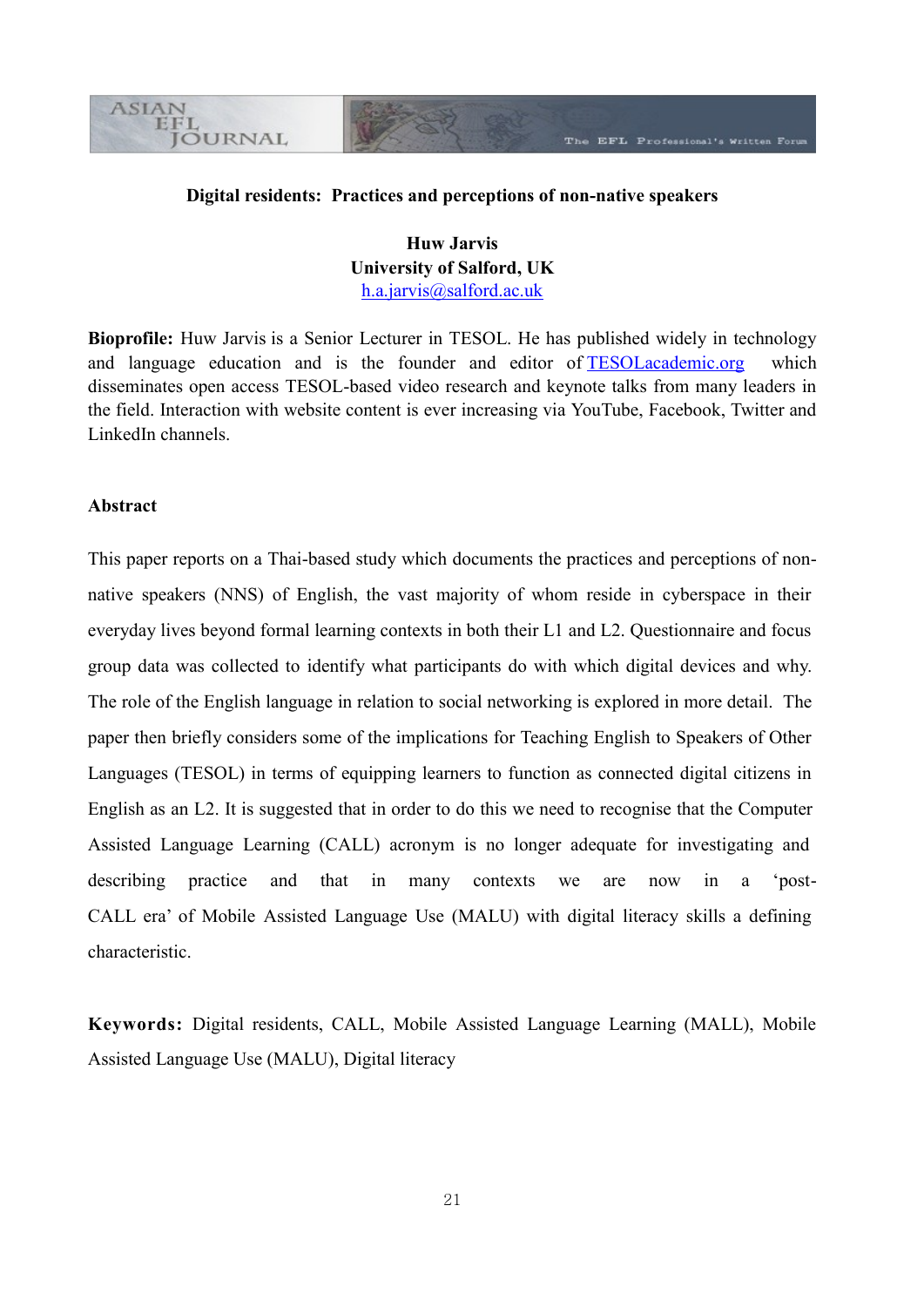#### **Introduction**

A 'digital resident' (White & Cornu, 2011) can be defined as someone who spends a significant amount of time online, usually using a range of programs or apps. not only on established devices such as computer desktops and laptops, but typically also with mobile devices such as smartphones and tablets. Digital residents in contrast to 'digital visitors' tend to live out at least part of their daily lives as connected citizens with social media often being central to their activities. For digital residents, being connected has become a part of who and what they are. 'Self' and social networks have become mutually constitutive as 'networked selves' in which "... individual and collective identities are simultaneously presented and promoted" (Papacharissi, 2010, p. 305). Such a phenomenon has led Pegrum (2010) to coin the term "I link therefore I am". Critically, for Teaching English to Speakers of Other Languages (TESOL) the vast majority of digital residents globally are non-native speakers (NNS) of English who, as a consequence of English being the lingua franca (ELF) of the internet find themselves living out a part of their lives in both their first language (L1) and at times in English as their second language (L2). This provides new challenges and opportunities for TESOL if it is to address a newly emerging remit of equipping students to function as globalized digital citizens in English as an L2. However, in order to adequately address such issues we need to better understand what NNS students do with digital devices as users and the role of English as an L2, especially in their native home country contexts where most learners and users are located. The practices and perceptions of such NNS have only recently begun to be considered; Sockett (2013, pp. 48-49) for example identifies how French learners "... become involved in informal target language practices such as chatting or social networking ..." with informal learning being incidental and "...the intention of their activities being communication and enjoyment rather than language learning'. Evidence from Malaysia suggests that adolescents "... spent a significant amount of time online, with English as the medium or vehicle that enabled 77.06% of their activities ..." (Tan, Ng & Saw, 2010, p. 557). Stockwell (2013) identifies the potential motivational impact of social technology on students, as they have access to authentic resources with which they interact using ELF. Despite such studies this area remains underexplored, particularly in relation to the use of different devices for a range of purposes and the arising implications on TESOL's remit to adequately equip learners. This small-scale study contributes to addressing such a shortfall by identifying NNS practices and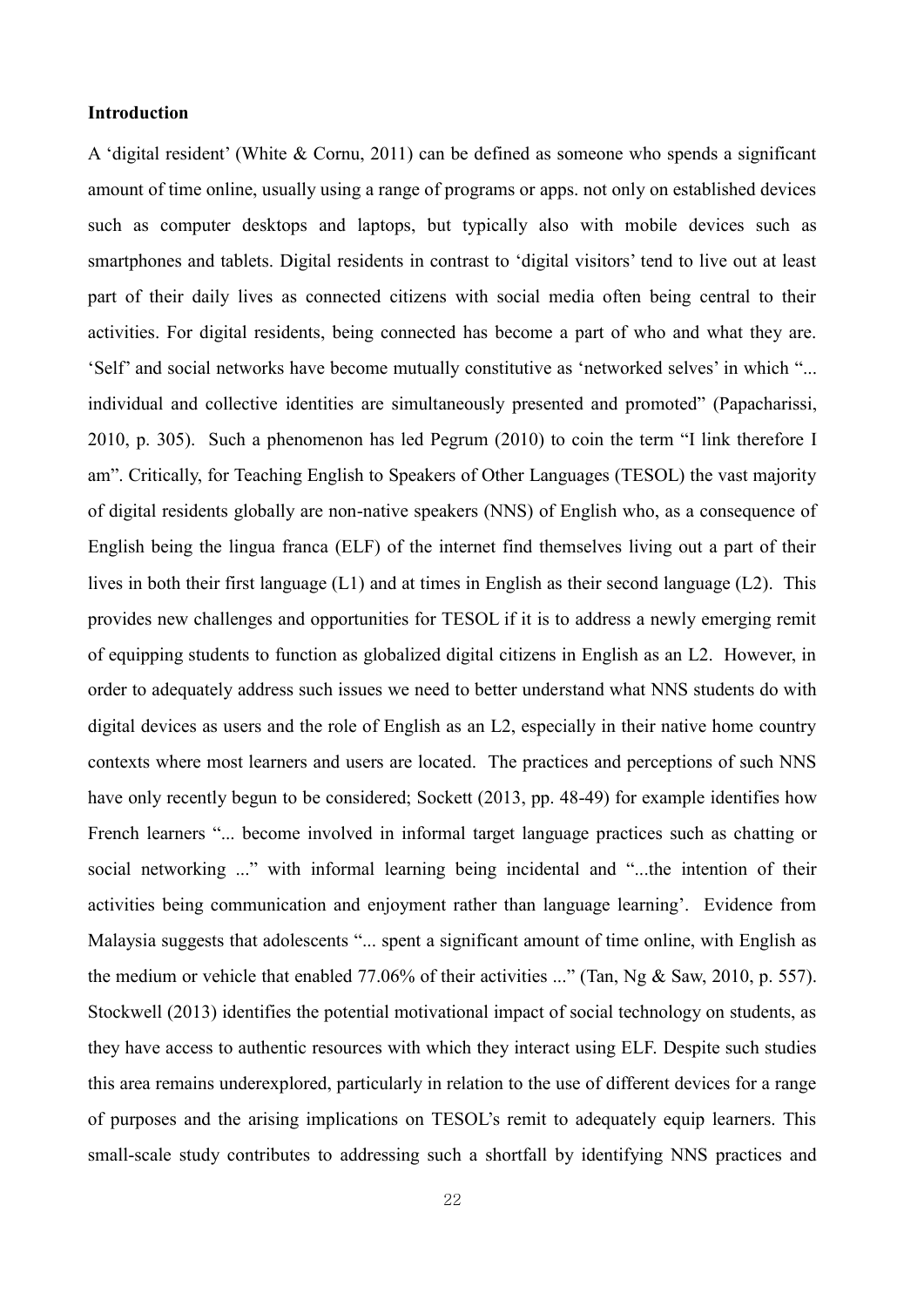perceptions and proposing a post-CALL era of Mobile Assisted Language Use (MALU) in which digital literacy in an L2 is at the forefront.

# **The study and its methodology**

The study is grounded in Kern's (2006, p. 189) assertion that it is important to "... understand the effectiveness of technology in terms of the specifics of what people do ..., how they do it, and what it means to them". A mixed methods approach was used with a paper-based questionnaire generating statistical data in order to make statements which it is felt can be applied to more general contexts, and qualitative data coming from focus groups. This gave participants "some power and control" (Nunan, 2005, p. 150) and allowed for discussion and elaboration of questionnaire responses as well as opening up possibilities for discovering new and important realities by accident (Adler & Adler, 1998). Convenience sampling "… of individuals who happen to be available for study ..." (Mackey & Gass, 2005, p.122) was used to gather both data sets with participants selected based on a willingness of their English teacher to administer the questionnaires at the end of their class. The focus group participants were selected from those who in the completed questionnaire had indicated a willingness to participate and had availability to attend at a specified day and time. The questionnaire and the focus group sessions sought to address the following:

# **With what frequency, with what devices, and for what purposes do NNS use digital technology in their everyday lives?**

#### **What is the significance of English as an L2?**

### **What social media programs do participants use and in what language or languages?**

For space and convenience purposes the collated statistical data is embedded in the indicative questionnaire which is included as an appendix. The focus groups comprised a total of 12 male and 6 female participants who for anonymity purposes have had their comments coded as Male A (MA), Female A (FA), Male B (MB) etcetera. The focus groups were transcribed and then coded line by line in order for common themes and concepts to emerge. The study was conducted in line with institutional guidelines on research ethics which included informed consent.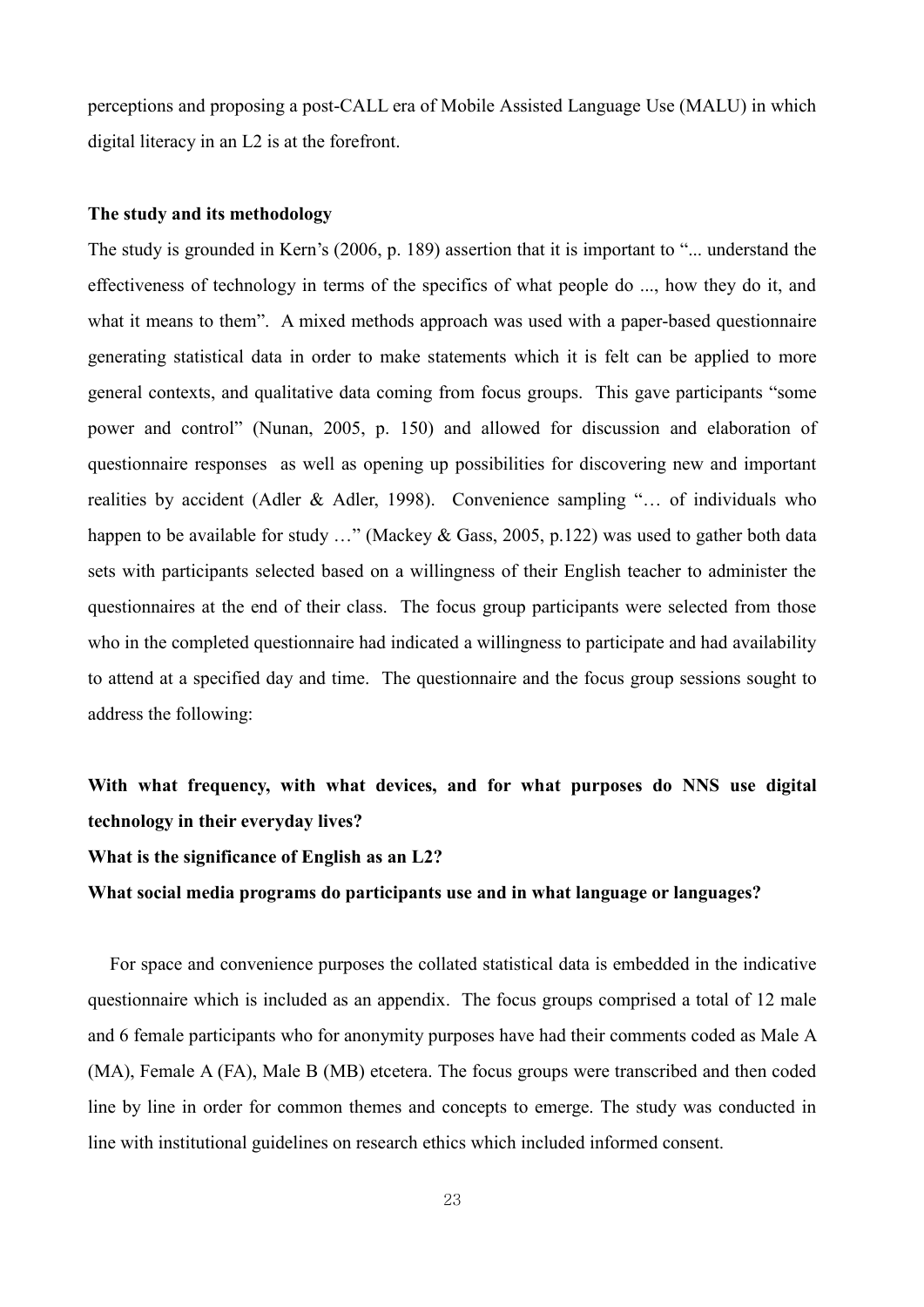#### *The participants*

The participants were second year Thai undergraduate students aged 19 or 20 studying at King Mongkut's University of Technology Thonburi in Bangkok, Thailand. They were reading various science subjects as their major, all were studying an English module as part of their degree with levels ranging from lower to upper intermediate. Students completed the questionnaire in their English class with teacher assistance, as required. The limitations of such sampling techniques are acknowledged, but arguably this small scale study provides data sets which nevertheless go beyond relevance to the immediate context. It is fair to assert that the vast majority of digital residents globally are based in countries where English is not the L1and that Bangkok, like many large cities in Asia and elsewhere, has a young, well-educated and digitally well-connected demographic. On buses; on trains; in shopping malls; in restaurants and cafes; in schools, colleges and universities evidence of the digitally connected citizens living out at least a part of their life with and through mobile devices is everywhere to be seen.

#### **Results and discussion**

Sections B and C of the questionnaire data show that most participants were digital residents who owned and made frequent use of both computers and smartphones. When asked how many hours per day were spent on computers, smartphones and tablets (hereafter when used in combination referred to as digital devices) there is a clear cluster of 44% reporting 5-6 hours with the second largest cluster of 28% in the 3-4 hours banding. Eighty percent owned a laptop, 75% a smartphone and 70% a desktop, but considerably fewer (35%) an i-pad or tablet. Owners of smartphones are almost by definition digital residents in that their devices are highly mobile and tend to be online 24/7 and in this study 79% reported using such a device daily, a figure which is significantly higher than the 54% for computers.

The qualitative data provided some insights into what is understood by online with FA saying '... yes I am online all the time, but I am not using it all the time ...' this comment clarifies the difference between residents and visitors - it is not that residents are necessarily always using their digital devices, rather it is that they are more or less online all the time in order to do so as and when required. There is a clear correlation of digital visitors with participants who did not own a smartphone (21%) and never made use of one (12%). Not surprisingly, the responses from this group also clustered in the "disagree" statements about smartphones in section D and in two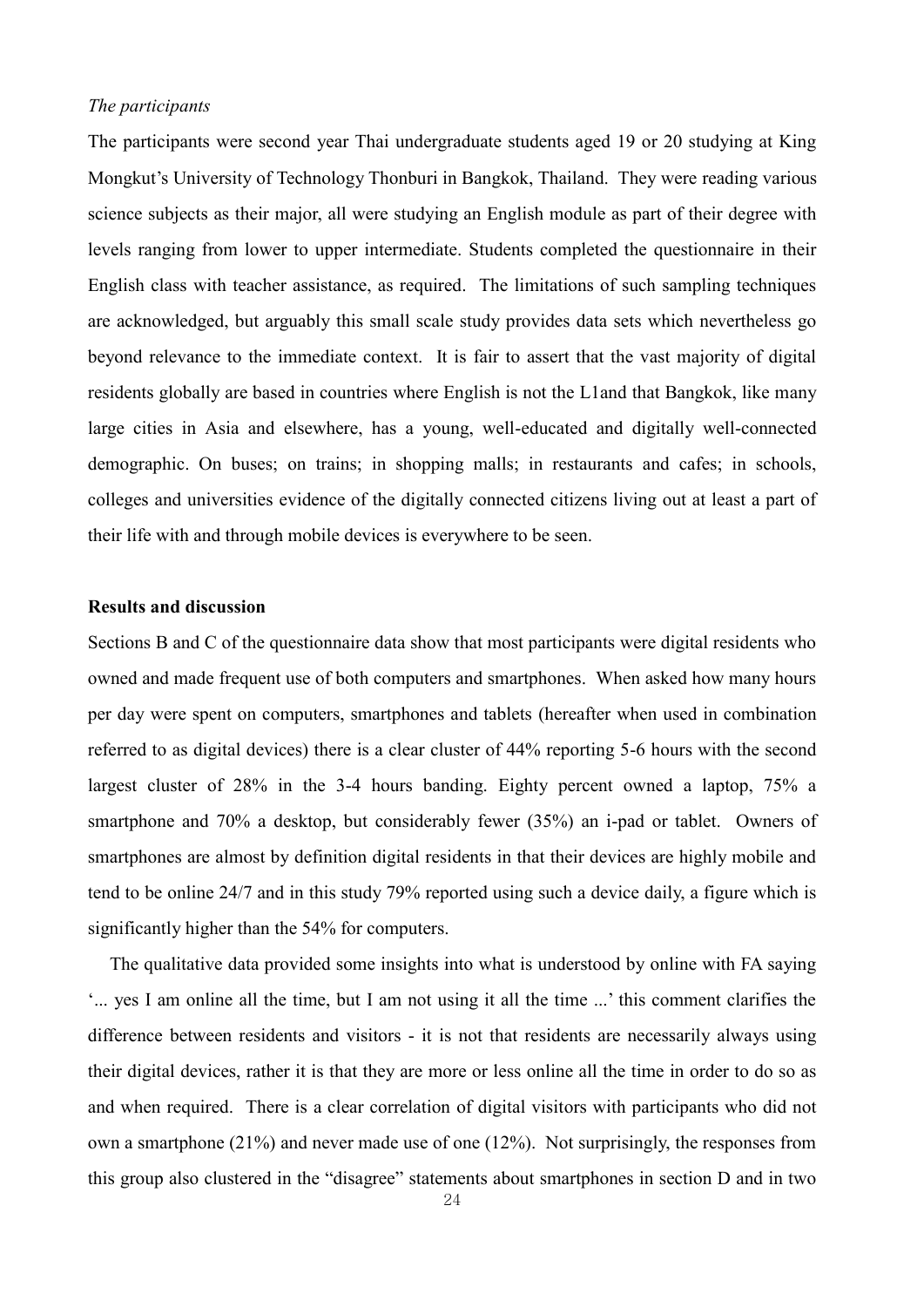of the  $\star$  boxes in section E - messaging was not used by those who did not have a smartphone and of the 21% who make use of Twitter all owned a smartphone.

The first four statements in section D differentiate the use of digital devices for formal academic study compared to a mix of uses outside the university (i.e. social and\or personal and\or academic). The significance of computer desktops and laptops at the institution is clear with 100% of respondents recognizing this and their importance outside the institution at 79% remains high, albeit slightly lower. There is less certainty amongst participants about the role of smartphones and tablets for academic study with 48% agreeing that they are important, 41% expressing less certainty (not sure) and 11% disagreeing. In contrast 78% considered them important outside of their studies. There was a clear preference for accessing digital-based information over and above paper-based books and articles with 70% agreeing that getting information from digital devices is easier and only 5% disagreeing.

These statistics, combined with the qualitative data, suggest that many participants see smartphones as occupying primarily a social aspect of their lives with desktops and laptops having a more academic role, '... I use computer for study, smartphone for social' (MA). The student generated responses for 'chatting' and 'the internet' (usually 'internet searching') in section C provide some further evidence of this: every participant (100%) listed the internet as a main use on a desktop or laptop compared to 55% for smartphones or tablets, whereas with chatting the figure was 10% higher for such devices (72% compared to 62%) '… it's easy to chat with a smartphone' (MB). Furthermore from section D almost half the participants (49%) felt a need to have their smartphone with them wherever they went '… I need it to contact, for telephone call or what's ap' (MC). We can conclude that smartphones are generally the preferred devices for residing in and expressing their 'networked self' – 'It is with me all the time, when I need it. The only problem is weak battery' (MD). There is perhaps nothing too surprising with such data, but when we consider the networked self being manifested in a language which is not the participant's L1 clear implications for TESOL arise.

There is overwhelming evidence of the importance of English when using all digital devices; section E shows that in combination a massive 92% reported using mainly Thai and some English (61%) or mainly English with some Thai (31%), the figure for only Thai is 0%. In section D 48% agree that most of the information that participants get from the internet is in English with only 8% disagreeing and 45% expressing less certainty (not sure). Participants in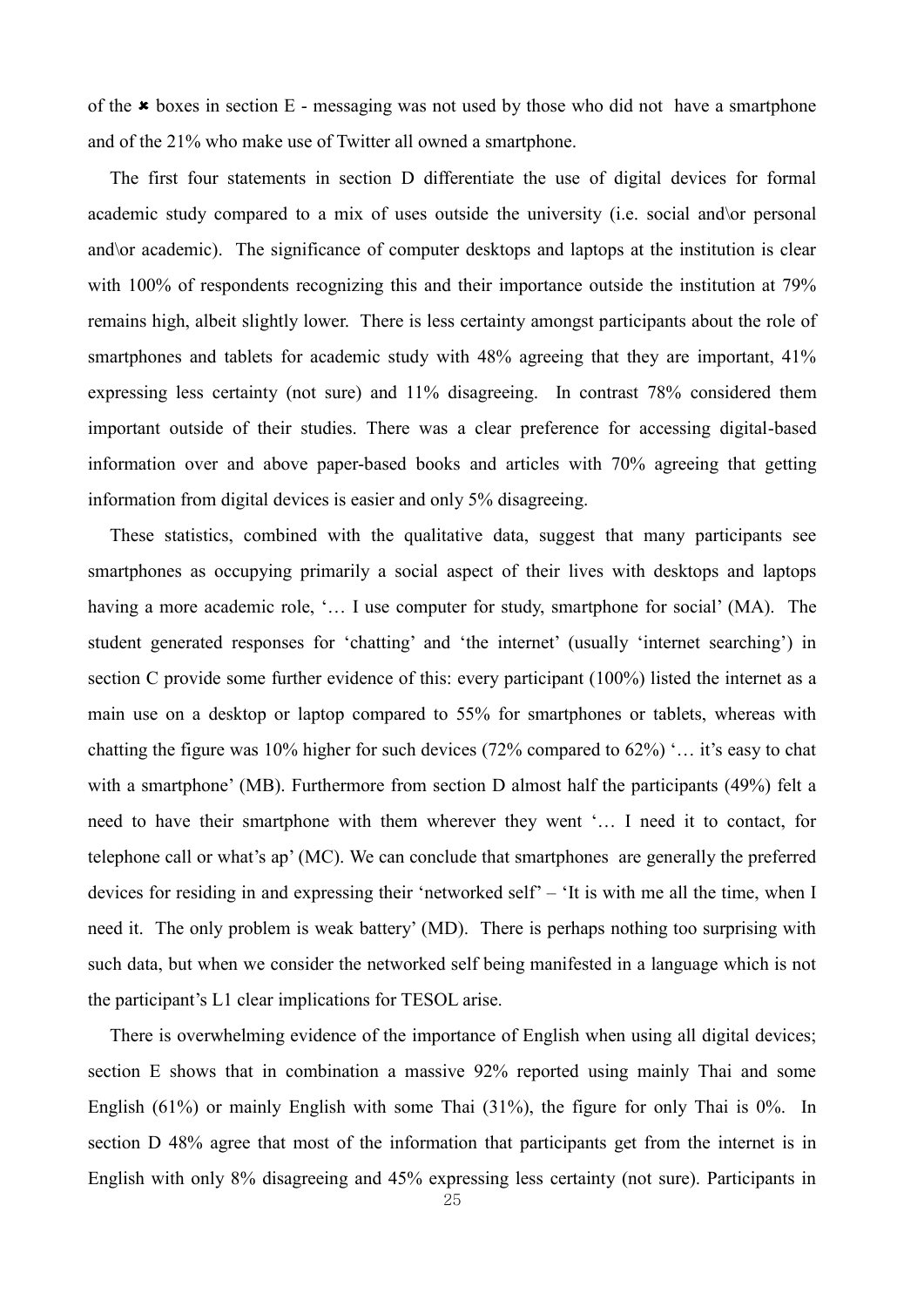the focus groups elaborated typically with comments such as '… yes a lot of information, but not most' (ME) or '… first I try Thai, if no good after I try English' (ME). Eighty one percent reported that owning a digital device helped them to practise English and 83% reported that English is important when using digital devices.

In recent years there has been an increasing interest in the role of online gaming in the literature with a recognition of "... important affordances for language learning, not as an objective as such, but as means of nurturing social relationships and participating in collaborative problem-solving and networking among peers" (Kuree, 2011, p. 35). In this study a larger number of participants reported playing online games in English compared to Thai (65% and 57%). The affordances for English use are clear with comments like '...I play Warcraft, I use English ...' (MF) and 'It can help listening and vocabulary' (MG). Forty one percent reported having online friends from other countries with themes such as football teams or pop stars forming typical topics for interactions 'I have friends from everywhere – we chat about One Direction' (FB).

The significance of English as an L2 when using digital devices is very clear from the responses to section D of the questionnaire and the comments from the focus groups. However, the role of traditional Computer Assisted Language Learning (CALL) which in its narrowest sense can be defined as using a computer desktop or laptop to consciously work on language exercises is much less important than other uses. Only 35% reporting making use of digital devices to do English language practice exercises and it is worth noting that all participants will have been shown how to access such online resources as part of their self-access centre orientations. It is not that participants did not know about how to access such exercises, rather it is that they prefer to use English with digital devices over and above using digital devices to learn English.

The final section of the questionnaire looks at social media and language in more detail. Facebook and YouTube were used in both their L1 and their L2 by every respondent with the role of English being highest of all for YouTube – its entertainment value was a recurring theme in the focus groups MF '… its fun …', FC '… for comedy …', FD '… for relax …', MH '… easy to understand good visual …'. When asked what participants did when they did not understand the English either on YouTube or elsewhere they generally tried to make do 'never mind if I cannot get 100%, I can understand enough' (MH) or they used online translation programs. From the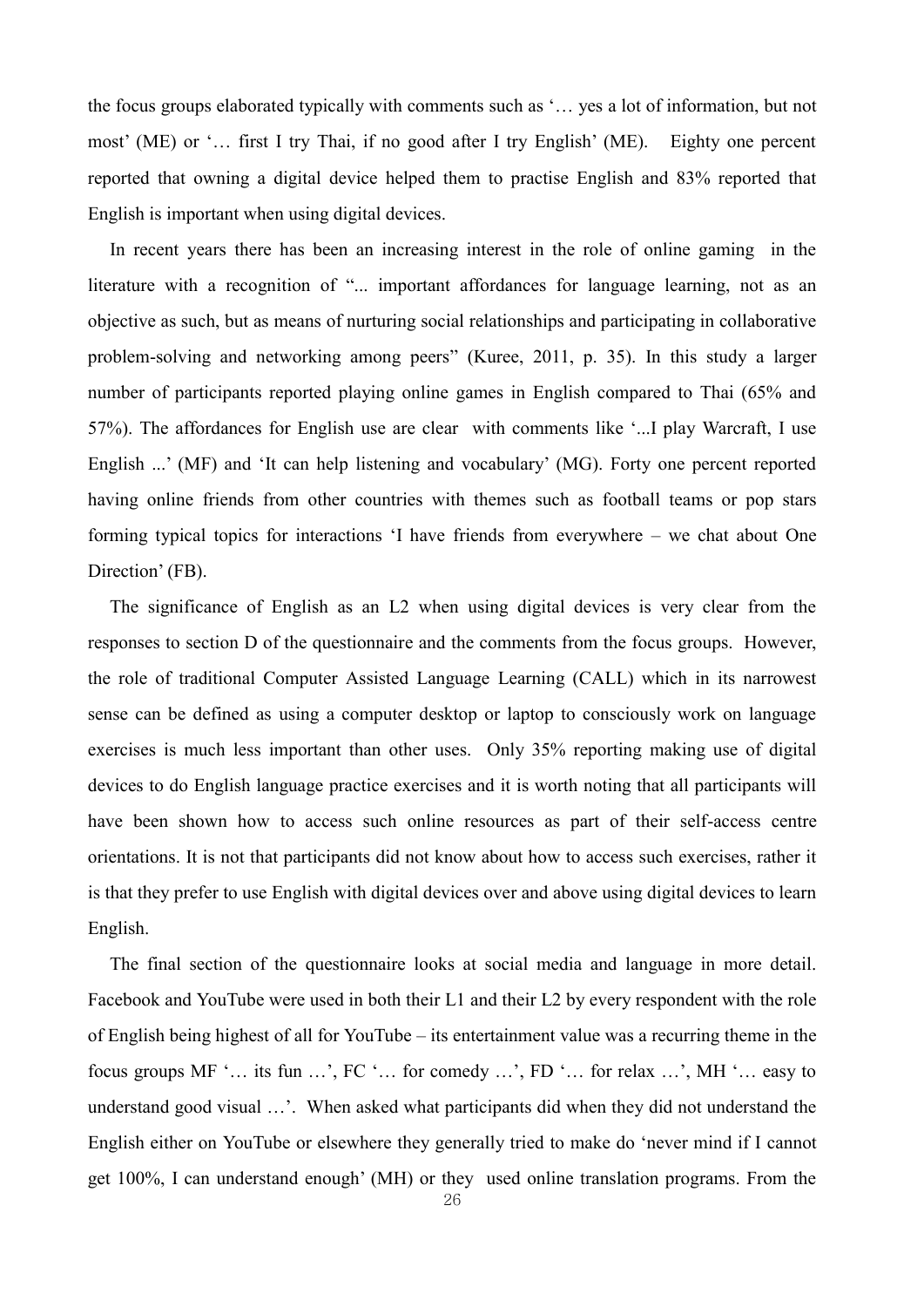focus groups it became apparent that the use of translation was an important part of being a digital resident in English as an L2. YouTube use was generally restricted to watching and translating, if required, in contrast, Facebook tended to involve more active use of language with 73% reporting using mainly Thai but also some English. Without exception the focus group participants were all positive about Facebook and using English with friends across the globe, but there was only limited 'critical awareness' of digital footprints and other social ethical issues, arguably this one of the main challenges that needs addressing. Other widely used social media were messaging (85%) and Games (84%), but with messaging exclusive use of L1 was, understandably perhaps, more widely reported at 33% compared to only 4% for Games. Discussion forums, Skype and Twitter at 40%, 42% and 21% were far less widely used.

 In summary, the data shows widespread and frequent uses of various digital devices and programs for a range of purposes. To varying degrees, and particularly in relation to social media and mobile devices, participants express their network selves as digital residents in both their L1 and their L2. The contention is that such practices have significant implications for TESOL and CALL.

#### **Implications**

The data provides insights into what NNS of English do with digital devices in both their L1 and L2 outside the classroom and one response might be that as such it is of limited relevance for classroom practice. Such a response might attempt to separate language teaching in classroom contexts from its use in the real world and argue that our job in class is to teach specified items such as grammar, vocabulary and the four skills. Furthermore, the argument might go that if we choose to use computers or other mobile devices in our classroom practice then it is to assist in the delivery of these specified language items (i.e. traditional CALL) or perhaps Mobile Assisted Language Learning (MALL). The assumptions behind this line of reasoning being that learners will then take these inputs and make use of them as and when required in the real world. It is a view which might see data sets of this type as little more than an interesting academic exercise with marginal implications for practice; it is a view which we would seek to contest.

Much of English language use today is mediated through digital devices by participants who live out at least a part of their lives in English as an L2. Most such users are not located in English NS host county contexts, where they are surrounded by the target language wherever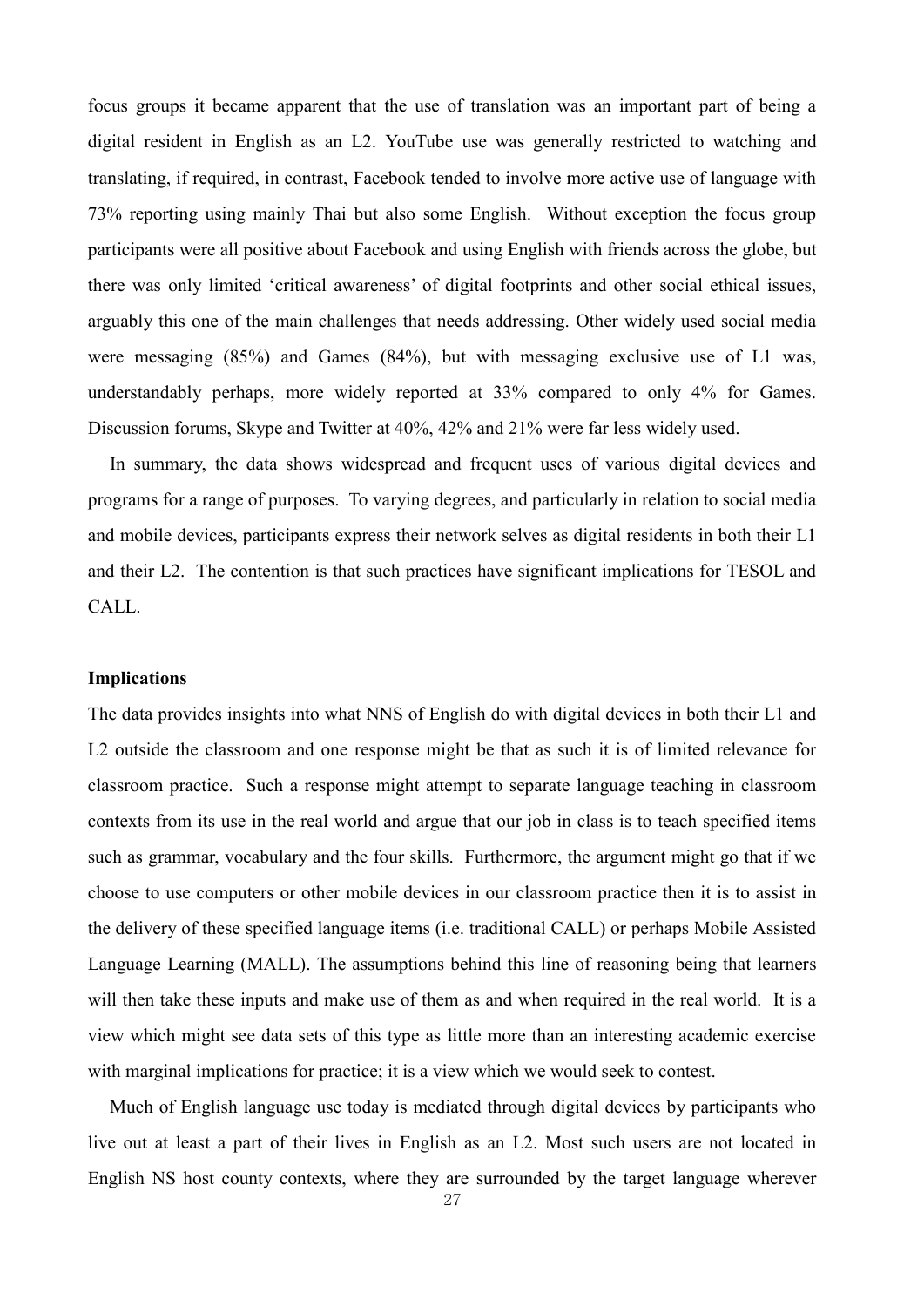they go beyond the classroom, they are in their home native country where digital devices now give them historically unprecedented access to and use of English as an  $L2$  – and in some cases digital devices may be the only contact beyond the classroom that students have to English. This is a newly emerging phenomena and the question arises as to how TESOL might respond to such changes. For many years the profession has sought ways to bring authenticity into the classroom (see for example Widdowson, 1996). In language education TESOL has often been at the forefront of a pedagogy which stresses delivering 'real world language' and 'meaningful interactions'. If TESOL is to adequately equip its learners then it needs to go beyond traditional CALL.

#### *A post CALL era*

To date CALL remains the dominant framework for describing and investigation technology in language education and in the paragraph above we have 'located' its traditional role as assisting in the delivery of specified language items such as grammar or vocabulary. Its value tends to be discussed with reference to applications in controlled classroom contexts or as supplementary resource in self-access centres (Jarvis, 2013). However, when we look at less-controlled or informal learning contexts and the data on how students use a range of devices, for what purposes, and the role of English as an L2 in such practices, CALL arguably becomes too limited and limiting for describing and investigating practice. The focus on desktops or laptops computers (the "C"), being used by learners to consciously practise language skills (the "ALL") is the least prevalent trend arising out of this study, and even if we replace the C with M for MALL we still have the ALL components. In practice, when participants used their L2 it was not to explicitly practise English at all, they were not going online to complete vocabulary or grammar exercises, rather they were using English as and when required because it was the means to an end; whether to enjoy a YouTube video, or to comment on a friend's Facebook status, or to access information through a Google search et cetera. This was evident across a wide range of social media in this survey, but none more so than with online gaming. In the focus groups no student reported playing games in order to practise their English despite many ELT-based websites and apps. for such purposes. Rather, students were picking up the English that they needed it in order to play online games with others across the globe. These practices and perceptions provide further data for a suggested post-CALL era of MALU which Jarvis and Achilleos (2013, p. 9) define as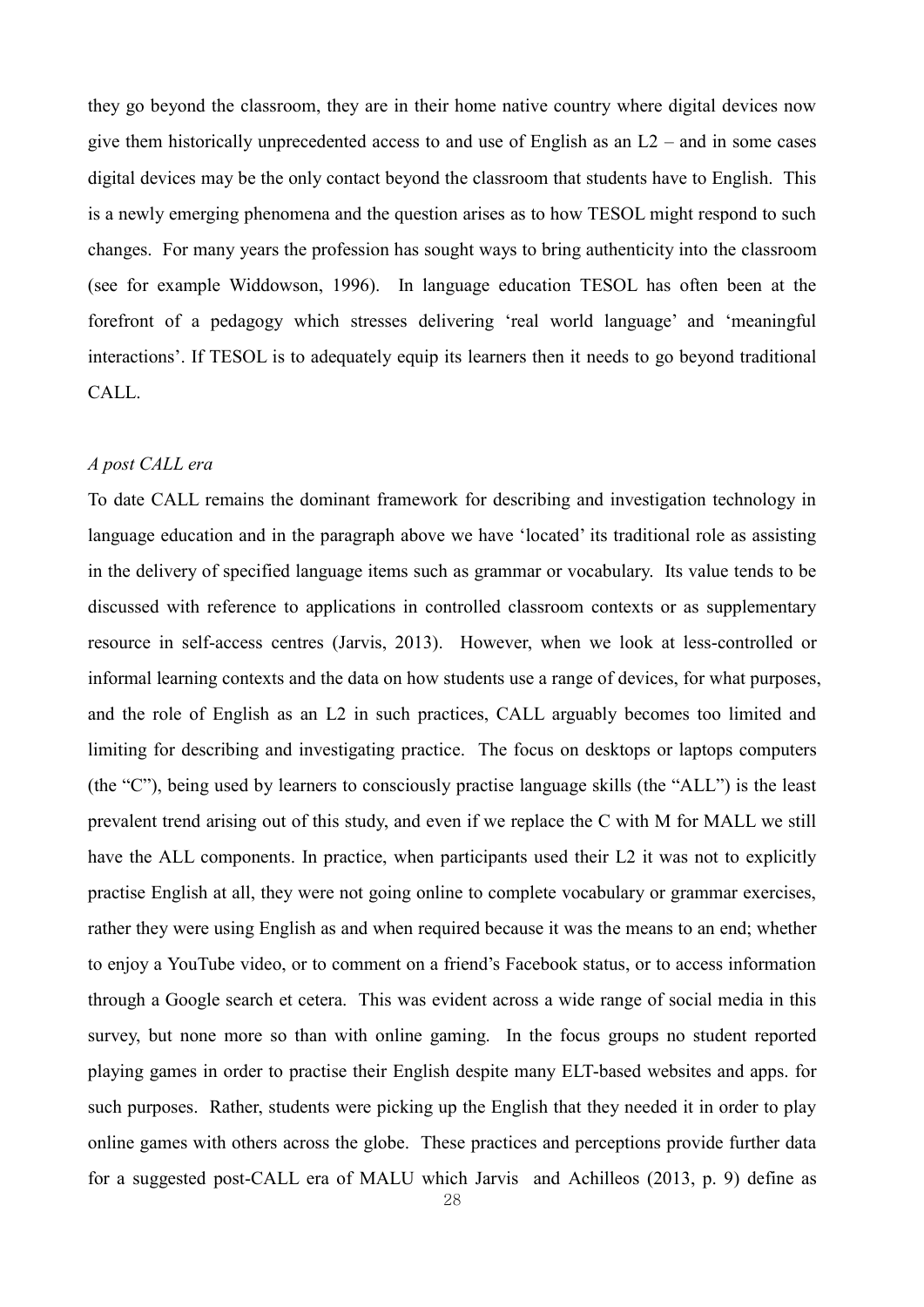#### follows:

... as non-native speakers using of a variety of mobile devices in order to access and/or communicate information on an anywhere/anytime basis and for a range of social and/or academic purposes in an L2. Such a definition encompasses all the features of CALL and even MALL, in that it allows for conscious study purposes, but is not constrained by their limitations and also recognises social uses in the L2 in both formal and less formal learning situations. It recognises that devices can be used not only as a means to an end, where the end is language learning, but also where the end is accessing and posting information as globally networked citizens with English (as the L2) as well as L1 being the means to do so.

If TESOL is to rise to the challenge of adequately equipping its learners to operate in an L2 as globally networked citizens then developing the digital literacy skills of mobile assisted L2 users has to be a central concern. To be clear it is not that using digital devices to practise specified language items is redundant, rather it is that there is so much more to it than 'just' CALL or MALL – the data points to a bigger picture.

#### *Digital literacy in an TESOL*

Digital literacy in TESOL can defined as the skills needed to operate efficiently, effectively and appropriately in an online environment in English as an L2. This includes not only accessing, evaluating and managing information as a recipient, but also engaging as a participant, together with a critical awareness of ethical issues. Thomas and Reinders (2010) provide a useful theoretical rationale for developing such skills within a task-based approach, which in its broadest sense concerns getting student to do things in an L2 with and through technology. Furthermore Dudeney, Hockly and Pegrum (2013) offer many practical suggestions for a range of contexts. One of the challenges for inside classroom activities and for homework projects is to develop our students' digital literacy skills so that they might reflect on and apply relevant insights in their everyday use of digital devices, beyond formal learning, as digital residents expressing a networked self in both their L1 and L2 outside the classroom.

A brief indicative discussion of tasks to develop such skills follows. Facebook was used by everyone in this study and the focus groups provided evidence of some useful student generated initiatives FE 'we discuss homework, we share ideas'. There was some awareness of internet security in relation to online bank accounts for example 'It's easy to steal important data' (MB)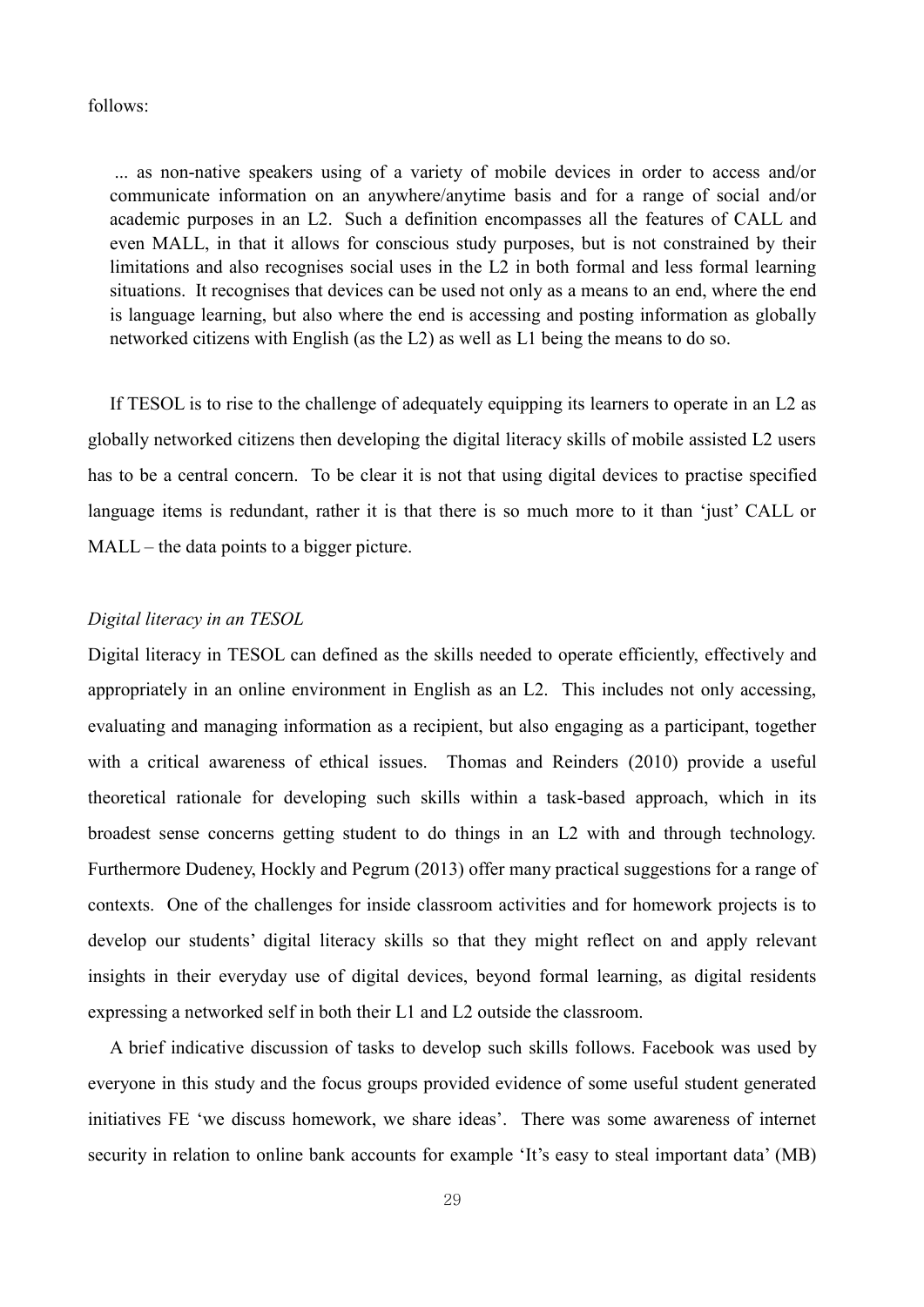but there was little critical awareness of their own digital footprint – the trail left by their interactions. Practitioners might usefully develop tasks around security settings and how the networked self can be used by others, for example potential employers. We might, for example, ask if our students really want potential employers to view their Facebook pictures when they apply for a job? The qualitative data shows widespread use of YouTube, but the focus groups indicated limited active engagement beyond a "like" click. To encourage more engagement in an L2, tasks could be devised which at the very least encourage sharing and comments. A more ambitious task might involve students making and posting a video clip. Another task might focus on finding, joining, sharing and commenting on a subscription channel.

Translation using Google Translate (or Bing on Facebook) was widely reported in the focus groups as a strategy for dealing with the domination of the English language on the internet and whilst there was some recognition of limitations with comments such as 'about 70% is ok' (FC) it is nevertheless clear that we need to do more. Historically, TESOL has tended to shun the use of translation because of its association with grammar-translation methodology, however, it is widely used by students and if we fail to develop tasks which encourage learners to harness its advantages and recognise its limitations then we are doing them a disservice.

Finally, searching on the internet was widely reported, but there was little recognition by many of arising issues such as referencing skills and plagiarism, or validity of content (.com vs. .edu), or saving bookmarks in a cloud such as delicious.com so that they can be accessed anywhere, anytime and on any device, together with tagging and sharing such bookmarks with friends and classmates. We need to integrate language use and develop appropriate tasks in order to address such shortfalls. These are but a few suggestions on how MALU might be realised through developing digital literacy skills in our practice.

#### **Conclusions**

The emerging new challenge for TESOL is to embrace the opportunities that students residing and expressing themselves in online environment in both their L1 and their L2 offer, and this involves so much more than 'just' CALL or MALL. Seventeen years is a long time in technology advances and it was way back then when Levy (1997, p. 3) observed that, "Arguably, within the field of computers in Education, especially within humanities computing, it is teachers in the area of English as a Foreign Language (EFL) and foreign languages more generally that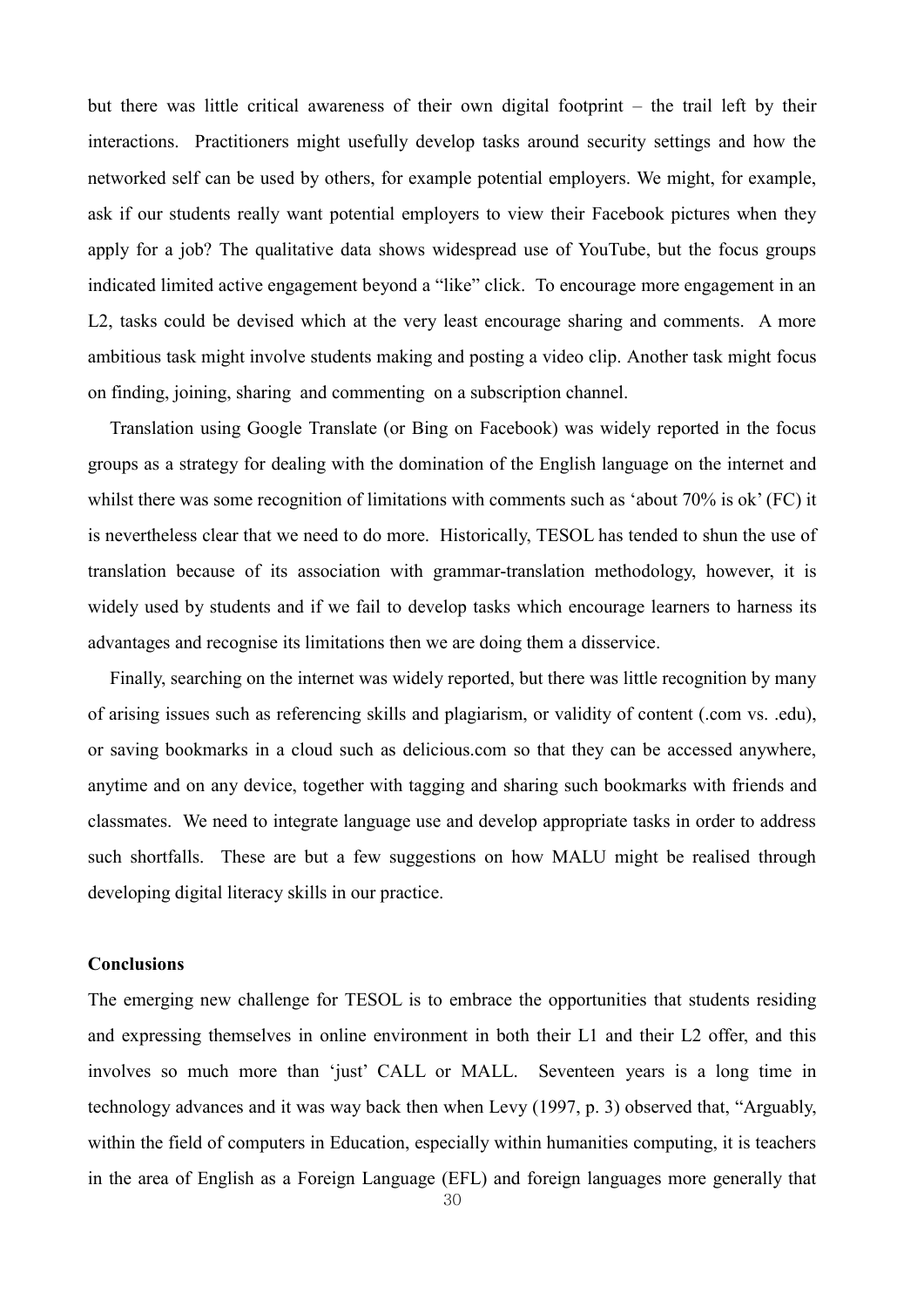have been in the vanguard." Equipping our learners to become globally connected citizens in English as an L2 for the estimated 70% of learning that takes place outside the classroom (Cross, 2006) and for the networked self that they express through social media are the newly emerging challenges and opportunities that we need to embrace if TESOL is to be at the forefront of cutting-edge practice. To do this we need to move to a post-CALL era of MALU for describing and investigating our practice with digital literacy-based L2 tasks, as indicated, having an ever increasing role to play. With English dominating the internet, with ever growing numbers of connected learners and users, and with a long tradition of innovation TESOL is uniquely placed to rise to such challenges.

#### **References**

- Adler, P.A., & Adler, P. (1998). Observational techniques. In N. K. Denzin & Y.S. Lincoln (Eds.), *Collecting and Interpreting Qualitative Materials.* (pp. 79-110). London: Sage Publishers.
- Cross, J. (2006). *Informal Learning: Rediscovering the natural pathways that inspire innovation and performance*. London: John Wiley and Sons.
- Dudeney, G., Hockly, N. & Pegrum, M. (2013). *Digital Literacies*. Harlow: Pearson.
- Kern, R., (2006). Perspectives on technology in learning and teaching languages. *TESOL Quarterly, 40*(1), 183-210.
- Jarvis, H. & Achilleos, M. (2013). From computer assisted language learning (CALL) to mobile assisted language use. *TESL-EJ*, *16*(4). 1-18. Retrieved 24<sup>th</sup> March, 2014 from: http://www.tesl-ej.org/wordpress/issues/volume16/ej64/ej64a2/
- Jarvis, H. (2013). Computers and learner autonomy: trends and issues. In S. Sheehan (Ed.) *British Council ELT Research Papers Volume 1*. (pp. 387-409). London: The British Council, London.
- Kuree, L. (2011). Places for learning: Technology-mediated language learning practices beyond the classroom. In P. Benson & H. Reinders (Eds.) *Beyond the Language Classroom*. (pp. 35- 46 ) . Basingstoke: Palgrave Macmillan.
- Levy, M. (1997). *Computer-Assisted Language Learning*. New York: Oxford University Press.
- Mackey, A. & Gass, S. (2005). *Second language research: Methodology and design*. Mahwah New Jersey: Lawrence Erlbaum Associates.
- 31 Nunan, D. (2005). *Research Methods in Language Learning*. Cambridge: Cambridge University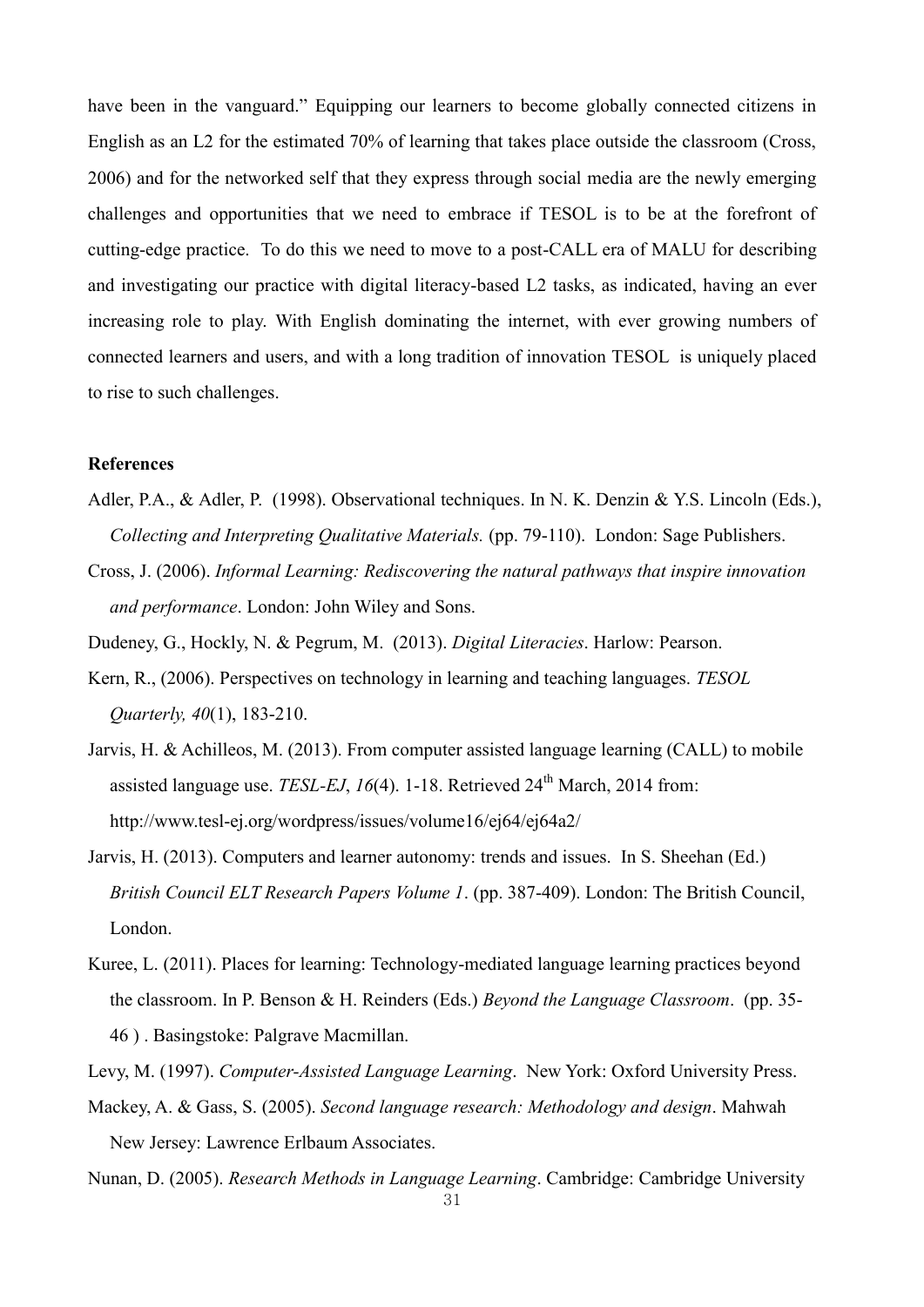Press.

- Papacharissi, Z. (2010). Conclusion: A Networked Self. In Z. Papacharissi (Ed.) *A Networked Self: identity, community, and culture on social network sites*. (pp. 304-318). New York: Routledge.
- Pegrum, M. (2010). 'I Link, Therefore I Am': network literacy as a core digital literacy. *E– Learning and Digital Media, 7*(4), 346-354.
- Stockwell, G. (2013). Technology and motivation in English-language teaching and learning. In E. Ushioda, (Ed.) *International perspectives on motivation, language learning and professional challenges*. (pp. 156-175). New York: Palgrave Macmillian.
- Thomas, M. & Reinders, H. (2010). (Eds.) *Task-based language learning and teaching with technology*. London: Continuum.
- White, D. & Cornu, A.(2011). Visitors and residents: A new typology for on-line engagement. *First Monday.* 16(9). Retrieved 24<sup>th</sup> March, 2014 from: http://firstmonday.org/article/view/3171/3049

Widdowson, H. (1996). Comment: authenticity and autonomy in ELT. *ELJ Journal*. *50*(1), 67-68.

#### **Appendix 1: Questionnaire (indicative) and results**

# **Use of the English language on computers, smartphones, and tablets: insights from Thai students**

All data is presented in percentages and is based on  $n=120$  returned questionnaires, occasionally a participant left a particular box blank and rather than exclude the questionnaire altogether data percentages are calculated on a lower n= figure.

#### **A - General information**

Male: 58% Female: 42% Age: All participants were 19 or 20

#### **B - Ownership of computers, smartphones and tablets**

Tick  $(\checkmark)$  yes or no

Yes No

70% 30% I own a computer desktop

80% 20% I own a computer laptop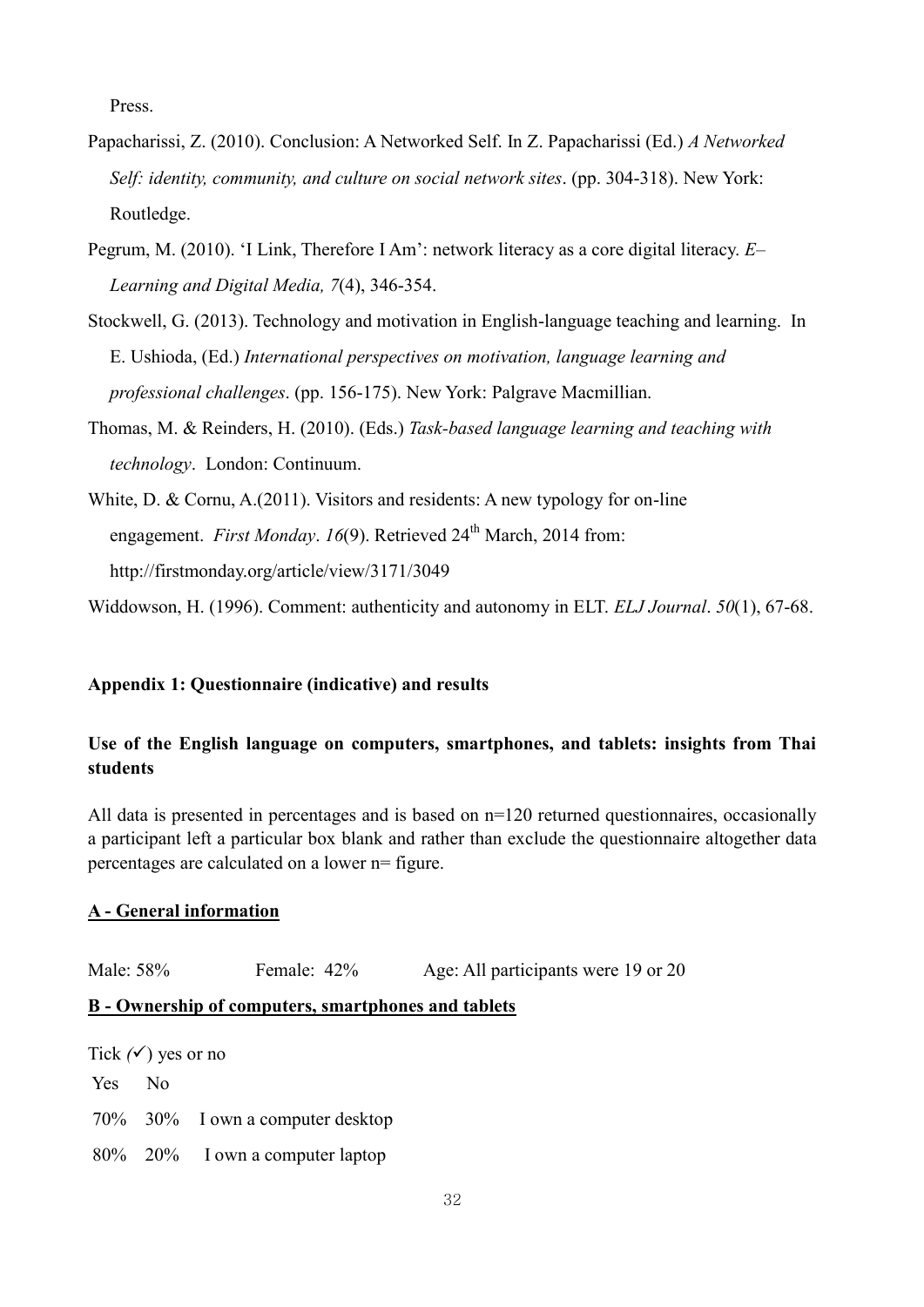79% 21% I own a Smartphone

29% 71% I own an iPad or other tablet

*If you do not own any of the above then you do not need to complete the rest of this questionnaire please return it -* 0% returned the questionnaire

# **C - Use of computers, smartphones and tablets**

About how many hours per day do you spend in total on computers and/or smartphones and/or tablets? \_\_\_\_\_\_\_

1-2 hrs 4%, 3-4 hrs 28%, 5-6 hrs 44%, 7-8 hrs 8%, 9-10 hrs 6%, 11-12 hrs 6%, 13-15 hrs 4%.

In a normal week how often do you use the digital devices below and for what purposes?

|                                     |                 |                                         | Tick $\checkmark$ only one box for each listed item |              |                                                                                                                                        |  |  |  |
|-------------------------------------|-----------------|-----------------------------------------|-----------------------------------------------------|--------------|----------------------------------------------------------------------------------------------------------------------------------------|--|--|--|
| <b>Digital</b><br>devices           | Everyd<br>ay    | $4 - 6$<br>days/wee<br>$\boldsymbol{k}$ | $1 - 3$<br>days/wee<br>$\boldsymbol{k}$             | <b>Never</b> | Please list the main use $-$ percentage of<br>students who mentioned the following:                                                    |  |  |  |
| Computer<br>desktops and<br>laptops | 54 <sup>%</sup> | 26%                                     | 20%                                                 | $0\%$        | 59%<br>$100\%$<br>$, 62\%$<br>Chatting,<br>Internet<br>32%<br>Work/study,<br>48%<br>Games,<br>Entertainment (music, YouTube, Facebook) |  |  |  |
| Smartphones<br>and Tablets          | 79%             | $7\%$                                   | $2\%$                                               | 12%          | 72% Chatting, 55% Internet, 40% Games<br>Entertainment<br>26%<br>(music,<br>YouTube,<br>Facebook), 21% Work/study                      |  |  |  |

# **D - Statements**

For each statement below please show whether you … Agree (A), or Disagree (D), or Not sure (N)

| <b>Statement</b>                                                                | Enter one letter |       |          |  |
|---------------------------------------------------------------------------------|------------------|-------|----------|--|
|                                                                                 | A or             | D or  | $\bm{N}$ |  |
| Computer desktops and laptops are important to my university studies            | $100\%$          | $0\%$ | $0\%$    |  |
| Computer desktops and laptops are important outside of my university<br>studies | 79%              | $4\%$ | 17%      |  |
| Smartphones and tablets are important to my university studies                  | 48%              | 11%   | 41%      |  |
| Smartphones and tablets are important outside of my university studies          | 70%              | $7\%$ | 23%      |  |
| Most information that I get from the internet is in English                     | 47%              | 8%    | 45%      |  |
| Computers, smartphones and tablets have helped me to practise my<br>English     | 81%              | $5\%$ | 14%      |  |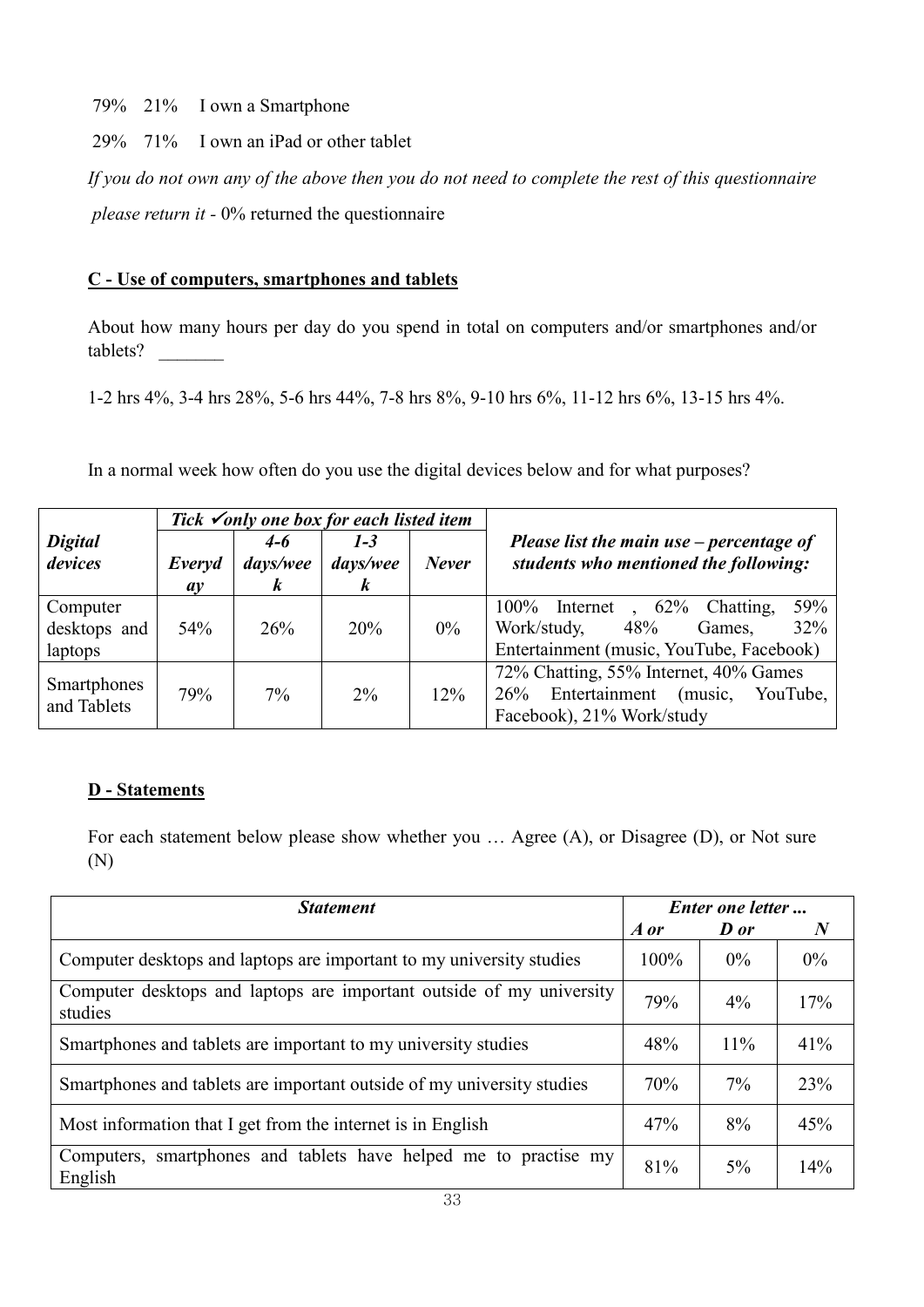| Getting information from computers, smartphones and tablets is easier<br>than reading paper books and articles | 70%    | 7%  | 23% |
|----------------------------------------------------------------------------------------------------------------|--------|-----|-----|
| English is important for me when using computers, smartphones and<br>tablets                                   | 83%    | 3%  | 14% |
| I use computers, smartphones and tablets to do English language exercises<br>online                            | 35%    | 39% | 26% |
| I use English with online friends from other countries                                                         | $41\%$ | 36% | 23% |
| I feel that I need to have a smartphone with me wherever I go                                                  | 49%    | 25% | 26% |
| I play online games in English                                                                                 | 65%    | 22% | 13% |
| I play online games in Thai                                                                                    | 57%    | 25% | 18% |

# **E – More on language**

Generally, when using computers, smartphones and tablets which languages do you use? (tick  $\checkmark$ one letter only)

- $0\%$  A = Only Thai
- $61\%$  B = Mainly Thai and some English
- $31\%$  C = Mainly English and some Thai
- $3\%$  D = Only English
- 5% E = Thai, English and other language(s) such as \_\_\_\_\_\_\_\_\_\_\_\_\_\_\_\_\_\_\_\_\_\_\_\_
- $0\%$  F = Thai and language(s) other than English such as

#### **More on social media and language**

Indicate whether you make use of following and if so use the letter key above (A-F) to show what language or languages you use.

|                                  | Tick $\checkmark$ or $\checkmark$ |             |              |                    |       |     | Enter one letter A-F, or leave blank if you do |       |
|----------------------------------|-----------------------------------|-------------|--------------|--------------------|-------|-----|------------------------------------------------|-------|
|                                  | to show                           | if          | not use this |                    |       |     |                                                |       |
|                                  | you do or do                      |             |              |                    |       |     | As a percentage from those who ticked to show  |       |
|                                  | not use this                      |             |              | that they use this |       |     |                                                |       |
|                                  | ✔                                 | $\mathbf x$ | A            | B                  | C     |     | $\mathbf{D}$                                   | E     |
|                                  |                                   |             | F            |                    |       |     |                                                |       |
| Messaging e.g. Whatsapp,<br>Line | 85%                               | 15%         | 33%          | 57%                | $4\%$ | 4%  | $2\%$                                          | $0\%$ |
| Facebook, Instagram              | 100%                              | $0\%$       | 13%          | 73%                | 8%    | 5%  | $1\%$                                          | 0%    |
| Twitter                          | 21%                               | 79%         | 20%          | 40%                | 24%   | 13% | 3%                                             | $0\%$ |
| YouTube                          | 100%                              | $0\%$       | 8%           | 63%                | 20%   | 7%  | $2\%$                                          | $0\%$ |
| Skype                            | 42%                               | 58%         | 23%          | 59%                | 14%   | 4%  | 0%                                             | $0\%$ |